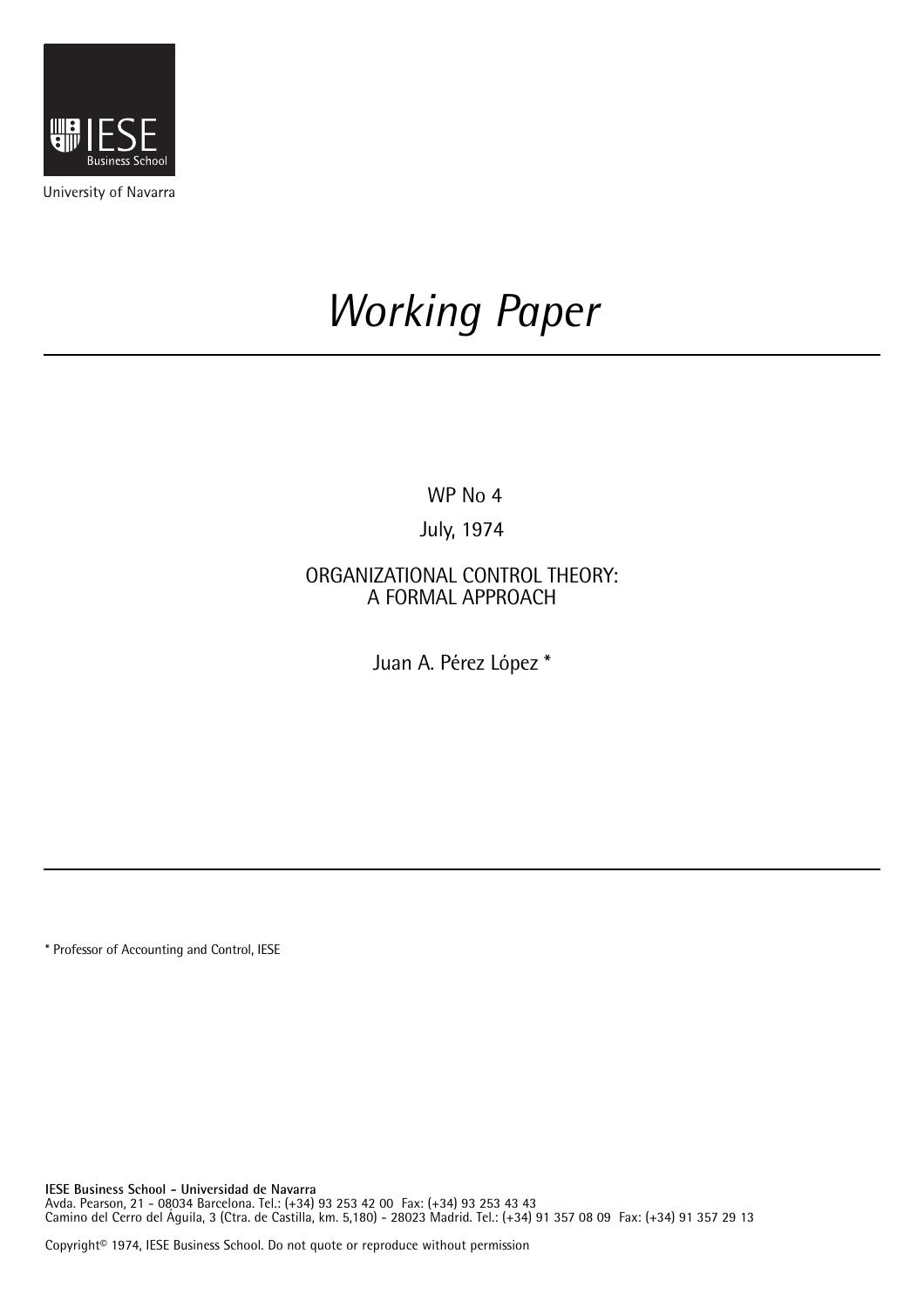# **ORGANIZATIONAL CONTROL THEORY: A FORMAL APPROACH**

# **Introduction**

The subject matter of this study is an inquiry into the formal characteristics of control and, consequently, into the formal nature of organization. By "formal" I mean that no hypothesis is made about the particular nature of the entities being controlled and no hypothesis is made about what usually is known as "organizational purposes" either.

It may be thought that a study at such a high level of abstraction can scarcely be useful. The main arguments against its usefulness would seem to be the ones based on the fact that a framework that does not make any hypothesis about the nature of controlled entities would have to be applicable to human beings and machines alike. It could therefore be argued that the results of a study applicable to both cases of control can hardly be useful for dealing with human beings. Men and machines have some common properties, but the differences between them are far more important than any superficial likenesses.

In fact, that line of reasoning is not an argument against the usefulness of this particular study; if anything, it is a good starting point to gain a glimpse of its potential usefulness. The study attempts to show that the differences between men, animals and machines are so basic that they appear even at a formal level when approached from a control viewpoint. It attempts to show that those differences may be considered an open question at the level of argument, but not so at the level of action. The study does not need to consider the differences between men and machines in its postulates (via hypotheses about the nature of controlled entities) because the control of machines appears to be a very particular case of control within the general case that is considered throughout the study. In fact, the meaning of control for a machine can be obtained when a very restrictive set of assumptions is applied to the variables that constitute the model developed in order to analyze the meaning of control. Conversely, approaches to control of human beings as if they were machines may be interpreted in our model in terms of which variables are neglected by the controlling unit. Consequences of that fact may also be anticipated within the model.

The level of abstraction used throughout the theoretical part of the study is a logical requirement. The differences mentioned above do not appear as formal properties at a lesser level of abstraction. Any study based on concepts more superficial than the ones we are about to introduce would have to handle those differences via hypotheses about the nature of the entities that constitute the existential support of the concepts that are used.

This paper was prepared in 1969.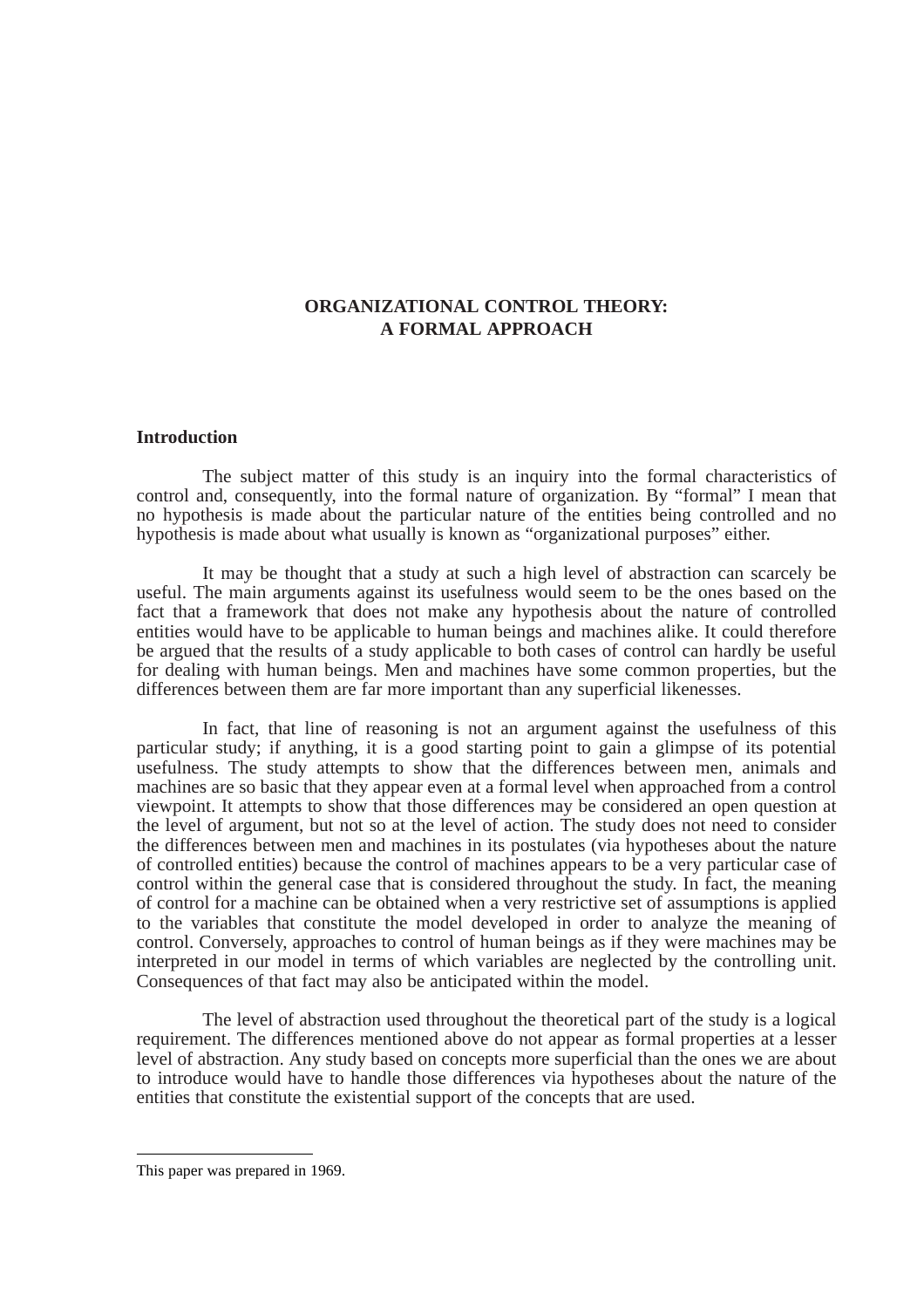# **CHAPTER I**

# **The logical framework**

# *Purpose of the chapter*

We are going to investigate in this chapter the logical properties of statements about control. A "control statement" is a statement asserting that "if certain actions are applied by a controller unit to a particular controlled unit, certain observable results will follow". "Control statements" differ from formal logical statements of the type "if A then B" in that logical statements abstract two very important things from reality. One of them is the fact that both the actions to be applied and the results to be observed are referred to some "observer". The other fact that is abstracted refers to the entity which connects actions and results. A "control statement" recognizes that any logical relationship in any of its existential applications implies a structural relationship between two units: the controlled unit and the controller unit. The most general form of a "control statement" could be conceived in terms of pure observation, that is, the "controller" would not apply any actions other than those related to "simple observation". That general form could be described as "given observer"  $O_1$  and "observed"  $O_2$ , if  $O_1$  observes A, then its observation of B follows. Abstraction of  $O_1$  and  $O_2$ may be safely made in some circumstances, mainly related to cases where only the most common "powers of observation" are required (and can be taken for granted in any "observer") and the "observed unit" represents nature itself (whose laws are assumed to be unchangeable by the fact of observation). The point explains why classical physics and formal logic are so closely related to each other.

As we are interested in control theory, we will leave aside the analysis of the most general form of what we have called "control statements" and focus our research on the actions-results sequence, where actions are applied by a certain controller and results are relevant for the same controller.

Our analysis of "control statements" will show that there are three properties inherent in any such statement. In the way those three properties present themselves to our unaided intuition they do not lend themselves to theoretical analysis. Careful steps must be taken to find the "pure form" of those properties, without leaving any one of them outside of our framework in the process of abstraction. At the end of the chapter we will arrive at what we could define as a "pure control problem", that is, a problem in which nothing is relevant except control itself. We will have the opportunity to compare our achievement with reality, because we have "living" entities that constitute the existential counterpart of that theoretical problem: namely those that we usually call "organizations".

#### **The essential properties of control statements**

A control statement, as it has been defined, has the following elements:

- I. It specifies a controller unit.
- II. It specifies a controlled unit.
- III. It specifies a "set of actions" to be performed by the controller unit.
- IV. It specifies a "set of results" that those actions will bring about.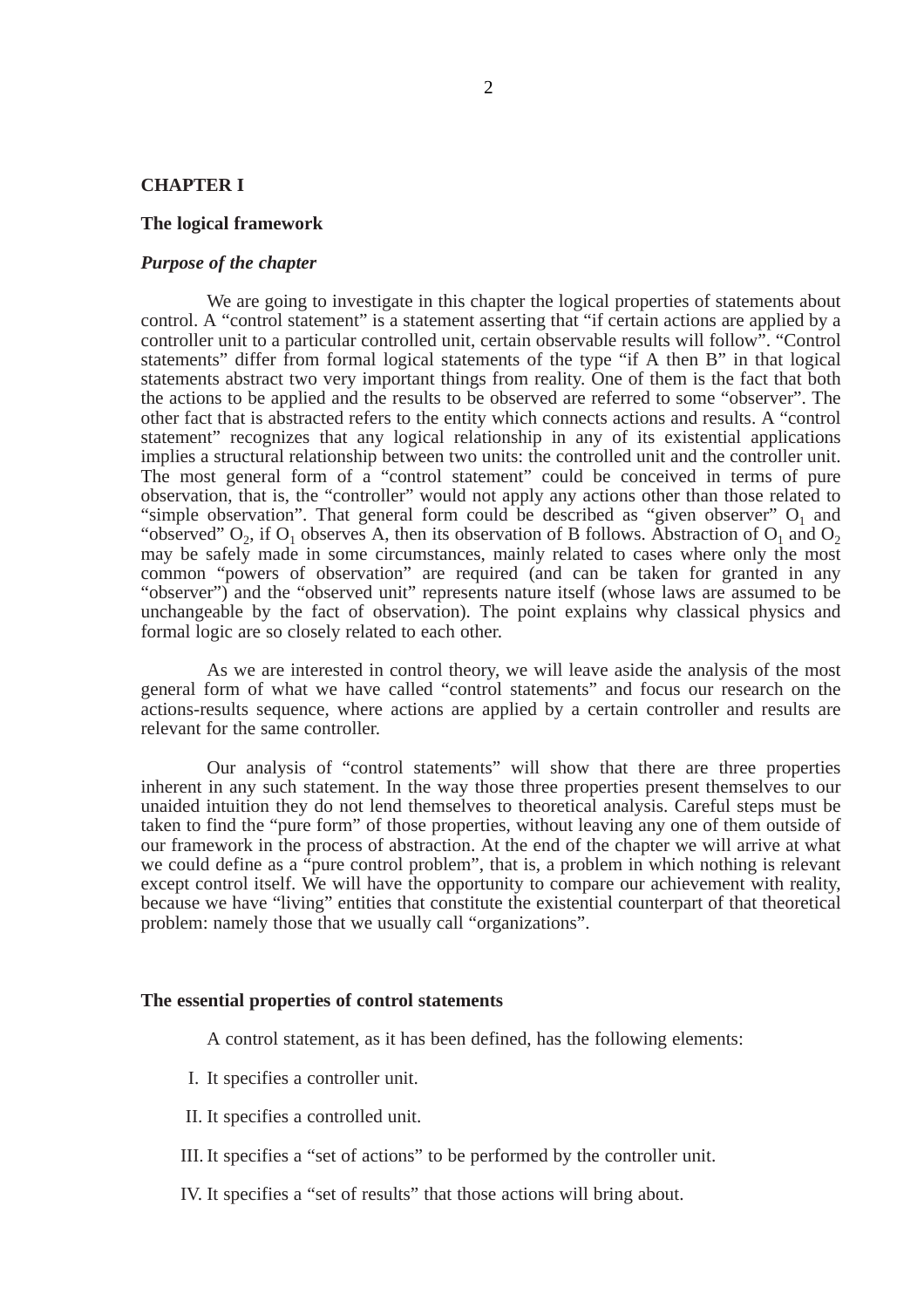We are going to tackle the problem of establishing criteria by which to judge a particular control statement. To do that we will focus our attention on a "reduced control statement" which has all the elements of a complete control statement except the specification of the controller unit. We will assume the role of the controller unit, and the "reduced control statement" will be judged from that point of view.

It is clear that if a particular controller applies a "reduced control statement", he does so because, in his opinion, the statement is a "useful" one. What is meant by usefulness in this context?

First of all, we can note that if we interpret the categories true-false as expressing whether or not "the specified results follow from the application of the specified actions", those categories do not suffice to judge usefulness. More specifically, the truth of a reduced control statement appears to be a necessary condition for its usefulness, but it is not a sufficient condition. A controller may reject many truthful statements as being irrelevant.

Therefore, we must keep the first property of a useful control statement, namely that of being a truthful statement, and continue our search for the remaining properties that make it useful. That first property we will call the "validity" of the control statement. A control statement is *valid* if the relation that it expresses between actions and results is true.

The second property that appears to be related to the usefulness of a control statement is the possibility of its being applied by the controller. We are dealing here with a quality of the "set of actions" expressed by the control statement. Many control statements that a given controller may consider to be valid would at the same time be useless to him because he would not know how to, or could not, carry out the actions that the control statement specifies. We will call this second property the "operationality" of the control statement.

It might be thought that given both "validity" and "operationality", the usefulness of a control statement would be guaranteed. It is very easy to prove that that is not the case. Let us take, for instance, a control statement which specifies certain operational rules that have been defined in order to change the position of bodies. The validity of those rules will depend on certain physical properties of the bodies. There is no doubt that their validity would be unaffected by whether those physical properties belong to a piece of machinery, an animal or a human being. That would be because machinery, animals and human beings all have certain properties in common, and many ways of changing position under the action of external forces may very probably be explained with only the help of those common properties. In spite of that fact, no "reasonable" controller would make arrangements for transportation without considering whether the set of physical properties being transported belongs to a machine, an animal or a person.

It seems, then, that a third element must be taken into consideration if the "usefulness" of a control statement is to be explained. We will call that third element the "adequacy" of the statement. As is clear from our analysis, "adequacy" is a residual concept. By that we mean that we have yet to make clear what the meaning of the concept is. So far we have merely identified its existence as an element which must be taken into consideration in order to explain why some control statements that are both "operational" and "valid" are not useful.

In other words, "adequacy" would explain why in some circumstances a controller would apply a particular operational and valid control statement, while at other times he would not apply it, in spite of its being operational and valid.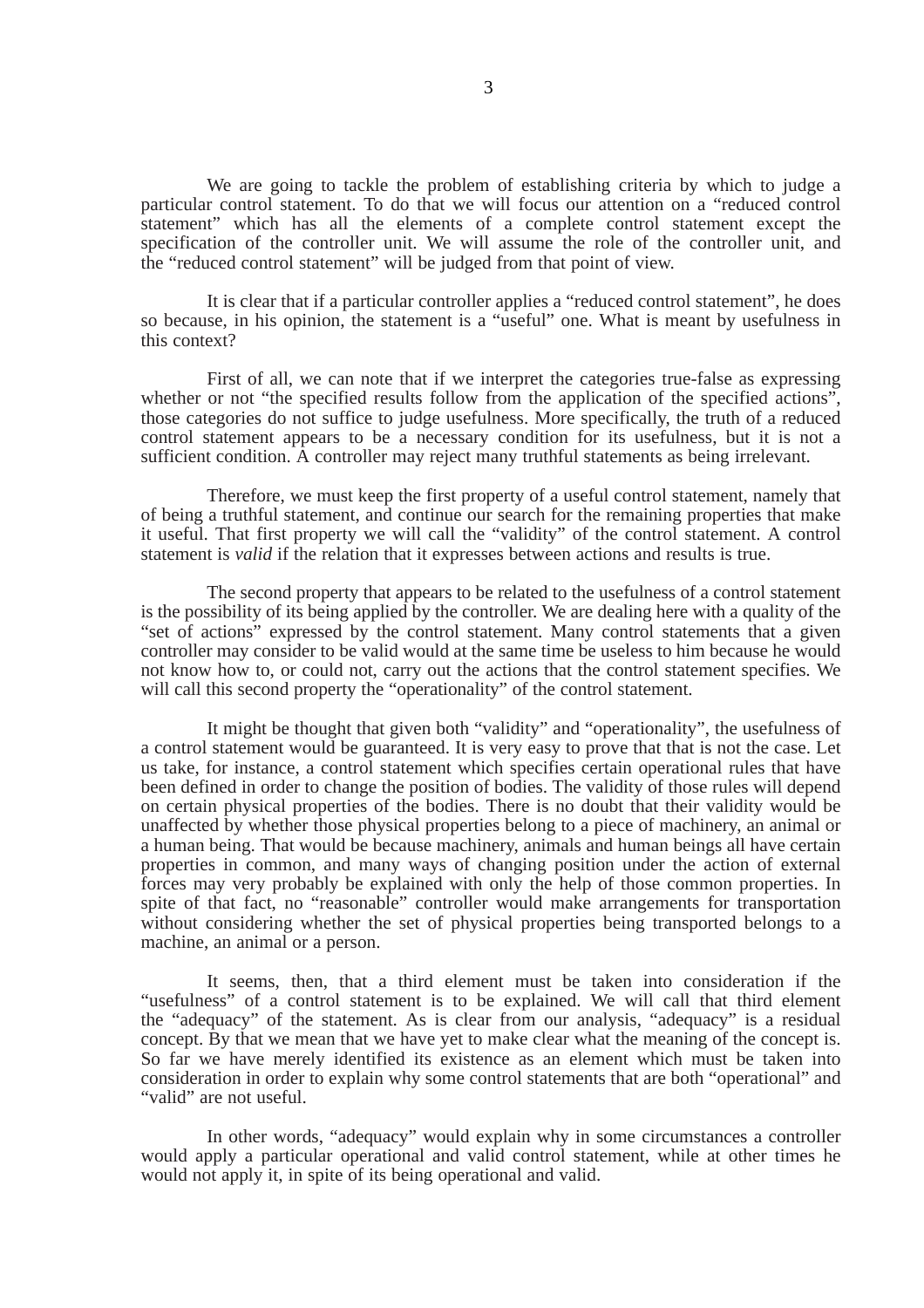As a matter of fact, "adequacy" is the most important property for ensuring "usefulness". A valid control statement that is not operational may be considered to be meaningless for the controller. But a control statement that is valid and operational but that is not adequate is worse than meaningless: it would be, at least, a temptation to do the right thing in the wrong way.

The whole study we are undertaking here is simply a study of the "adequacy" of control statements. Most of this chapter will be devoted to the process of abstraction needed in order to arrive at the "pure form" of the concept of "adequacy". That "pure form" will have no meaning other than that which it must have in order to maintain both the operationality and the validity of the control statement. In other words, we will arrive at the "formal concept of adequacy", the one which does not depend on "circumstances" other than those implicitly accepted in order to judge the operationality and validity of the control statement. At that level the most fitting names for what we have called "adequacy" turn out to be "consistency" and "efficiency". It also becomes clear that these qualities are logical requirements for control statements. They are the properties of a control statement that tend to increase both its validity and its operationality when it is applied. The rest of this study serves simply to develop a model which unfolds the consequences of that logical requirement in control processes.

#### **On a formal meaning of adequacy**

It seems from our previous example on transportation that the adequacy of a control statement has something to do with the "nature" of the entities that support the properties on which the validity of the statement is based. Accordingly, we can see the controlled unit as a "nature" which has certain "properties". Those properties, when certain actions are applied to them, produce certain observable results. They relate actions to observable results, and that relation is independent of the fact that the properties are supported by one particular nature or another. It is also a fact that we can find many different natures that have common properties, which, so to speak, can be controlled units in the application of control statements that have the same operationality and the same validity. In order to identify the concept of adequacy we make an appeal to the fact that in some cases our common sense appreciates that the application of a control statement cannot be envisaged without considering the "natures" that are the statement's "controlled units". That appeal may be made to identify the concept, but it will not be much help in understanding its meaning.

In order to continue our analysis we must think for a while about the meaning of "nature" as it has been defined above. The way we introduced the concept makes it a residual one. We have talked about "properties" held in common by different "natures", those "properties" being the ones needed to relate actions and results of the control statement. By "natures" we meant "the remaining properties of the controlled unit". The specific actions of the control statement, when applied, may also produce results other than those specified in the control statement because of the impact of those actions on the other properties included in the concept of "nature". That is not to say that those results would necessarily *affect* the results specified in the control statement (that would affect the validity of the statement, and we accept validity when it is applied here and now). What it means is that those results are on a *different level* than the ones defined by results *within* the control statement. In other words, they could be *unobservable results* from the point of view of the control statement. We will call them "results internal to the controlled unit" or "internal results".

We can use our previous example to illustrate the point. The application of a particular set of actions in order to transport bodies, apart from the fact of changing their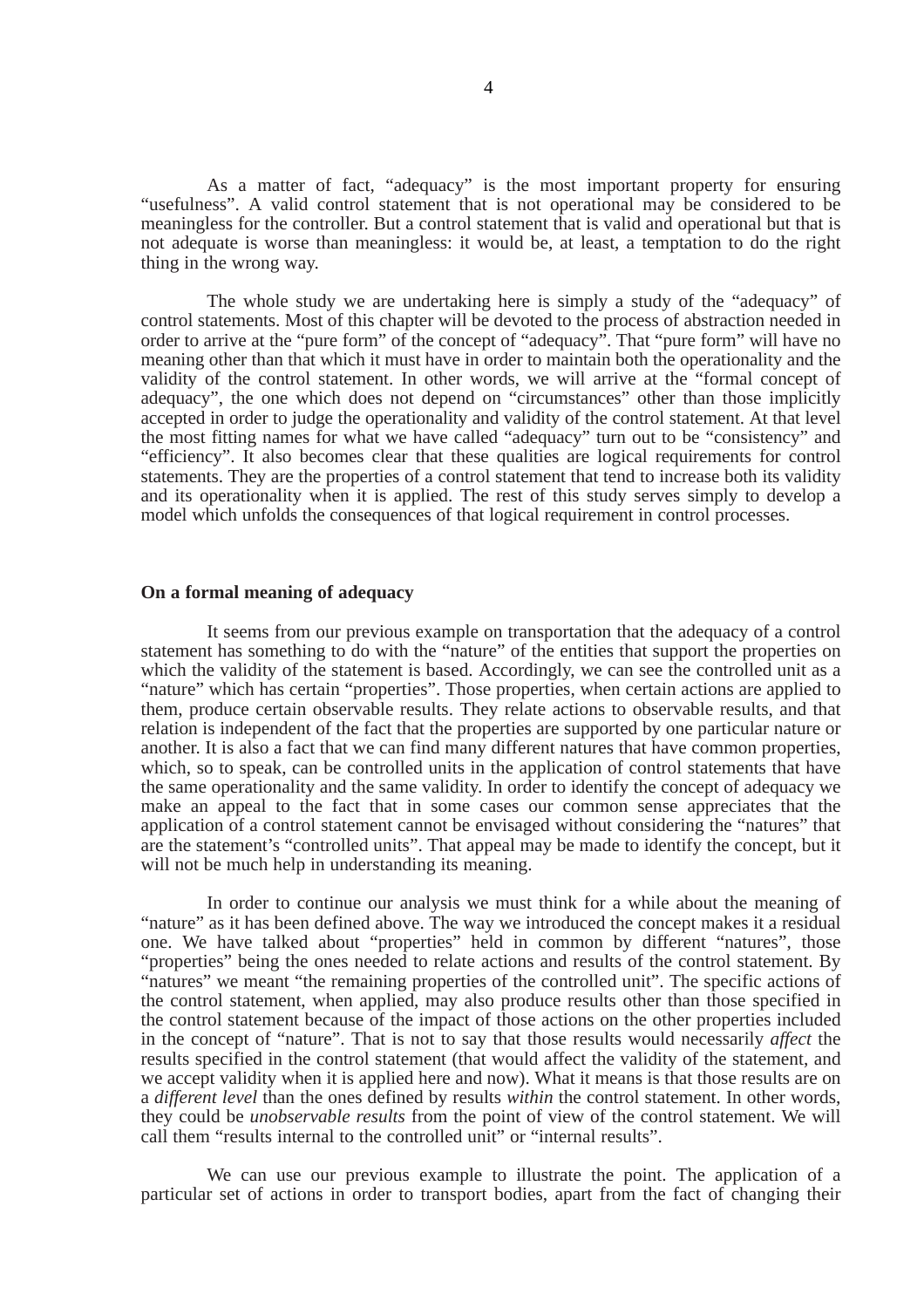position in space, could have other consequences, ranging from "smashing a machine" to "hurting people's feelings". These consequences depend on those remaining properties referred to by the word "nature".

What we have called "adequacy" seems to include, at least, an evaluation of those internal results from the controller's viewpoint. In order to see what is meant by that, a little effort of abstraction is required, because evaluating "internal results" from the point of view of the controller of a control statement does not mean evaluating those results from the point of view of a person who happens to assume the controller's role when applying a particular "reduced control statement".

It could be argued that if we abstract the particular evaluations of the person who happens to be the controller, no meaning is left for adequacy. However, we will immediately see that that is not so.

Let us recall the form of a reduced control statement:

"Given certain actions on a given entity, certain results follow". The control statement asserts a particular relation between actions and results. What would we think of a control statement that, when applied, achieves the predicted results (that is to say, is a valid one) but at the same time destroys the entity which supports the relation between actions and results? We are not evaluating that fact from any particular controller's viewpoint. He may happen to be interested in the validity of the control statement for only one application. We are evaluating that fact from the point of view of the control statement itself. We would say that the control statement is inconsistent because it asserts the validity of a relation which the statement itself destroys. Consistency in control statements has a meaning equivalent to that of formal consistency in logical statements. Consistency reflects some existential noncontradiction principle in the same way that formal consistency reflects a non-contradiction principle in logic. So, we can find, at least, two sets of properties in the controlled unit that are relevant from the point of view of the control statement. One of them is relevant to support the validity of the statement. The other is relevant because the internal results of actions on those properties affect the properties that support the validity of the statement. A statement is inconsistent if the internal results make the statement invalid. If a controller judges an inconsistent control statement to be adequate, one of two things must be the case: either he is interested in only one application of the statement, or his judgment is wrong.

We have found a meaning of adequacy that is based only on the meaning of the elements which constitute the control statement. From another point of view it is easy to see that a control statement which is operational, valid and consistent will not always be useful for the controller unit. We can say that if a statement is inconsistent, it will be useful only once, because if applied, it will lose its validity.

On the other hand, a statement's usefulness for the controller will also depend on whether the actions specified by the control statement have some impact on the controller himself that could affect the properties of the controller that are relevant for defining the operationality of the statement. Here we could conduct an analysis very similar to the one we have carried out for the controlled unit. That fact must be taken into consideration when defining the usefulness of a control statement. A control statement that prescribes actions which, when performed by the controller unit, affect the properties that support the operationality of the statement would become a "meaningless statement".

So, a "complete control statement" has the following properties: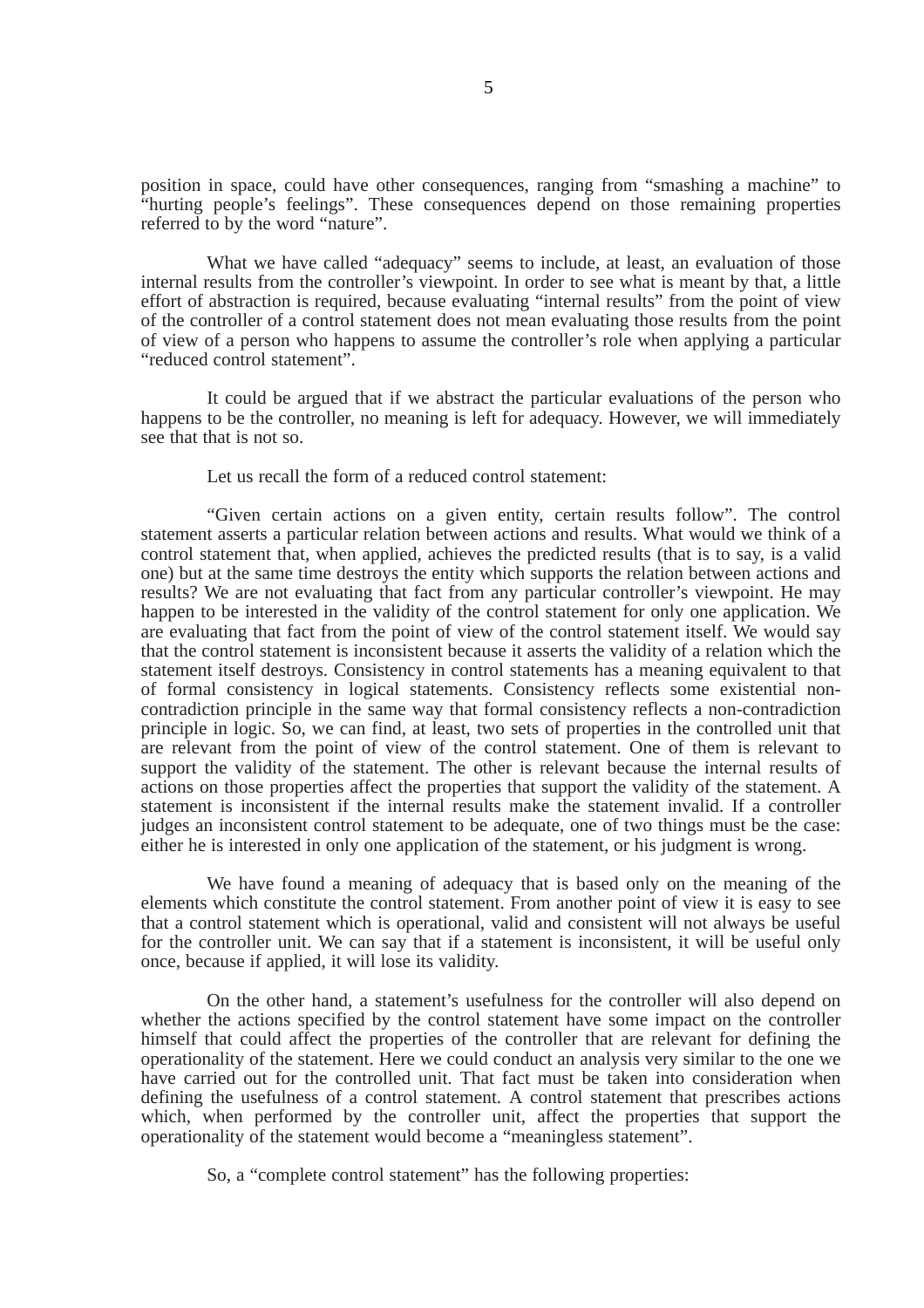- The statement is *valid* if from the specified actions follow the specified results.
- The statement is *operational* if the specified actions can be performed by the controller.
- The statement is *consistent* if the specified actions do not destroy the statement's validity.
- The statement is *efficient* if the specified actions do not destroy the statement's operationality.
- The formal concept of adequacy we have arrived at includes both *consistency* and *efficiency*, as defined above.

It is clear that a control statement which is inefficient carries within itself the seeds of meaninglessness. If it is inconsistent it carries within itself the seeds of invalidity.

Let us now interpret the meaning of these properties of formal control statements in existential terms. It is clear that these are the relevant properties in cases where the only relevant things are the very existence and continuity of control itself. In order to visualize what is meant, we could think of two units that stand in the following relationship to one another:

Actions from unit A constitute results for unit B.

Actions from unit B constitute results for unit A.

The "pure control problem" is therefore interpreted as follows:

"Actions from A motivate actions from B, which in turn motivate further actions from A, and the process goes on ad *infinitum*".

Such a case shows clearly why both "consistency" and "efficiency" are relevant if the process is going to continue. As a matter of fact, "consistency" from the point of view of B is simply "efficiency" from the point of view of A, and vice versa. "Operationality" from the point of view of B is simply "validity" from the point of view of A, and vice versa.

In this case nothing is relevant but control itself. Namely, A controls B and B controls A, and the efficiency of their actions guarantees that the process will continue.

It is not difficult to see that what we have called the "pure control problem", which is merely the existential counterpart of the "control statement" in logic, has a very definite name in our common experiences. It constitutes what we call "organizations". In any organization the only thing that matters is that "transactions" among its members be satisfactory for all of them. The very existence of any particular organization depends on that mutual satisfaction and its continuity through time.

#### **Conclusion**

We have endeavored to show that the logical analysis of what we called "control statements" is nothing other than the logical analysis of organization itself. We have discovered the logical properties of such statements. It is crucial now to interpret them,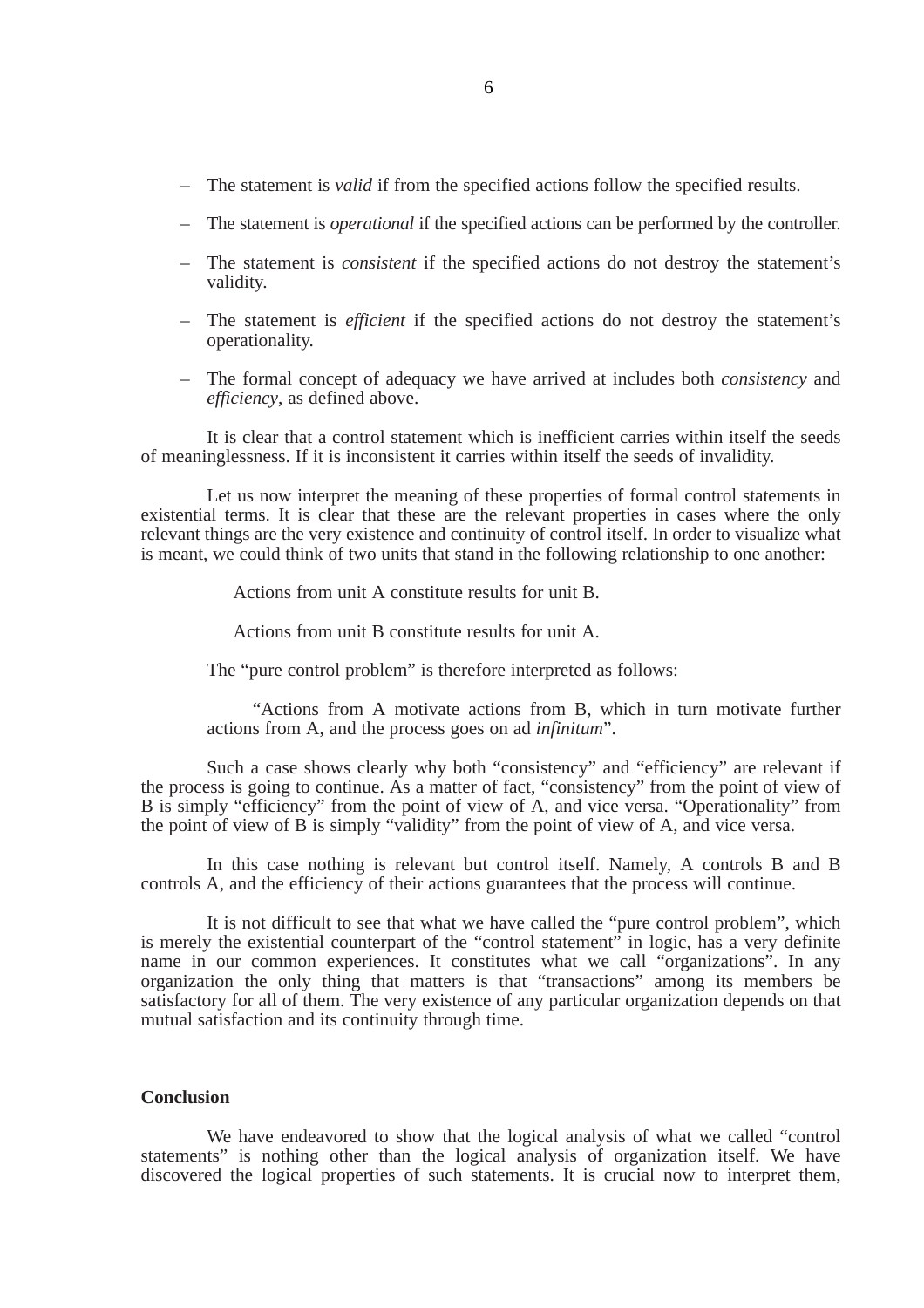because that interpretation will constitute a clarification of organizations themselves. The interpretations we have given them so far have been purely descriptive. They have helped to identify the properties by isolating them from one another, but they do not constitute a scientific analysis of the properties themselves. Scientific analysis was followed to arrive at them but not to interpret them. We learned a very important thing in the process, namely that we must go into the unit's structures if we want to give further meaning to those properties. That is the task we undertake in our next chapter, devoted to the building of a model of what we will call a "decision-making center" (DMC), which is the most complex kind of unit that we can approach. Any other unit may be understood as a particular case of a DMC.

# **CHAPTER II**

#### **A model for decision-making centers**

#### *Purpose of the chapter*

In order to be able to analyze further the properties of control statements, we must give them some meaning in terms of properties of controller and controlled units. This chapter attempts to develop a model that is applicable to such units. The model has to be rich enough to fulfill the following requirements:

- a) It must have a variable whose values can express the existence of the properties that make a control statement valid. That variable will be called the "effectiveness" of an action.
- b) It must have a variable that can be affected by actions and whose values can modify the "effectiveness" of actions. That variable will be called "internal structure".
- c) It must have a variable that can be affected from "outside" and whose values can also modify the "effectiveness" of actions. That variable will be called "external structure".

In other words, we are going to analyze a "unit" which has the properties of:

- a) Achieving goals through its actions.
- b) Performing actions that may also have an effect on its future ability to achieve goals.
- c) Aiming for goals that can be more or less easily achieved depending on "external conditions".

The whole chapter is simply a development of the model, assigning words to the variables and their relationships. The meaning of the model, how it can be interpreted, will constitute the final paragraph of the chapter.

# **Description of a decision-making center (DMC)**

The most elementary idea of a DMC is that of an entity that selects the "inputs" of a "system" in order to obtain some particular "output" which the DMC happens to want. The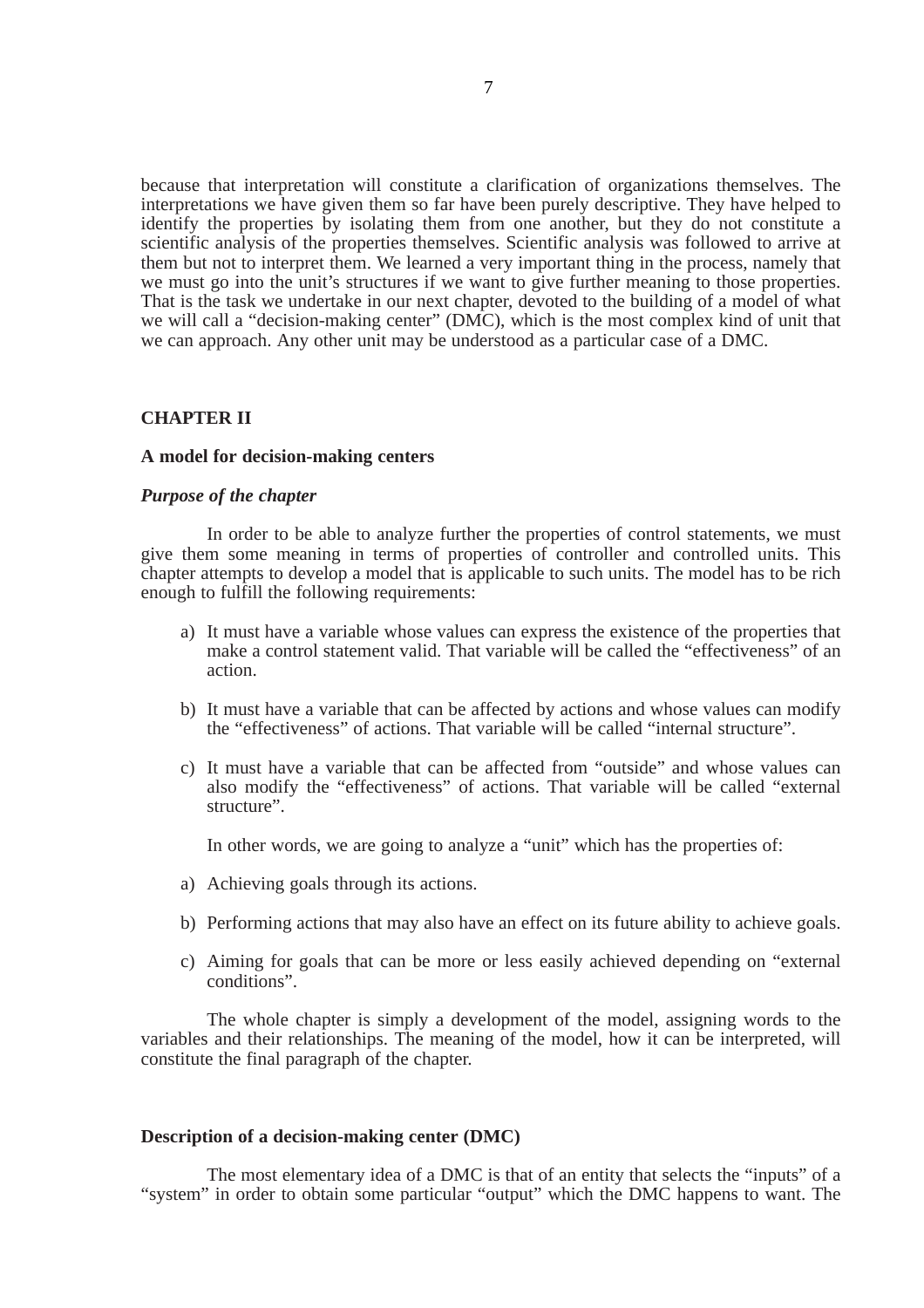particular "output" obtained will depend on the particular input applied, and also on the particular "state of the system" at the time when the input is applied.

In the rest of this paper we are going to call the inputs "actions", the outputs "results", and the state of the system that relates "actions" and "results" the "structural state".

The first point to be noted is that the concept of "results" is not to be confused with what we might call "the consequences of actions". "Results" is meant to apply to the specific consequences obtained by application of an "action" to some "given particular system". The same action, when applied, could have consequences other than those specific ones. These "other consequences" are not included within the meaning of "results".

The DMC must have the capability of evaluating, at least, the "results" of its "actions". Otherwise it would not choose the action, it would not be a DMC. However, we will not be concerned with what makes one result more valuable than another from the DMC's point of view. Our only assumption is that such "preferences" exist, but we shall make no hypothesis about their "content".

Assuming those preferences, we will define the "effectiveness" of an action as the "evaluation of the results of the action in terms of the DMC's preferences". Clearly, the effectiveness of an action will depend on the "structural state" that relates actions to results.

In fact, we have three different possibilities regarding the consequences of an action other than those included within the concept of "results":

- A) The DMC's actions cannot change the structural state.
- B) The DMC's actions can change the whole structural state.
- C) The DMC's actions can change one part of the structural state but they cannot change another part of it.

In the first case we will say that the DMC has an "external structure". In the second, we will say that the DMC has an "internal structure". And in the third, that it has both an "internal structure" and an "external structure".

If the DMC has an internal structure, it will not be able to evaluate its actions by looking only at their effectiveness. Structural changes brought about by actions may have an impact on the future effectiveness of those actions. Unless the DMC is conceived as making a single decision throughout its whole existence, it is clear that those structural changes must have a "value" from its point of view. The "value" of those changes in terms of the preferences which evaluate effectiveness can easily be obtained. It is the difference between the "ex ante effectiveness" of an action and its "ex post effectiveness". In other words, it is the change in the effectiveness of an action due to application of that same action. We will call that difference the "efficiency" of the action. Efficiency is the value of an action in terms of the same preferences that evaluate its effectiveness, due to the capability the action has to improve or jeopardize its effectiveness for "the next time" it may be applied. The operational counterpart of that value is the structural change brought about by the action.

So, a DMC with internal structure must also have an internal capability for evaluating two sets of consequences of the same action, namely what we have called the "effectiveness" of the action and its "efficiency". However, it must be noted that both sets of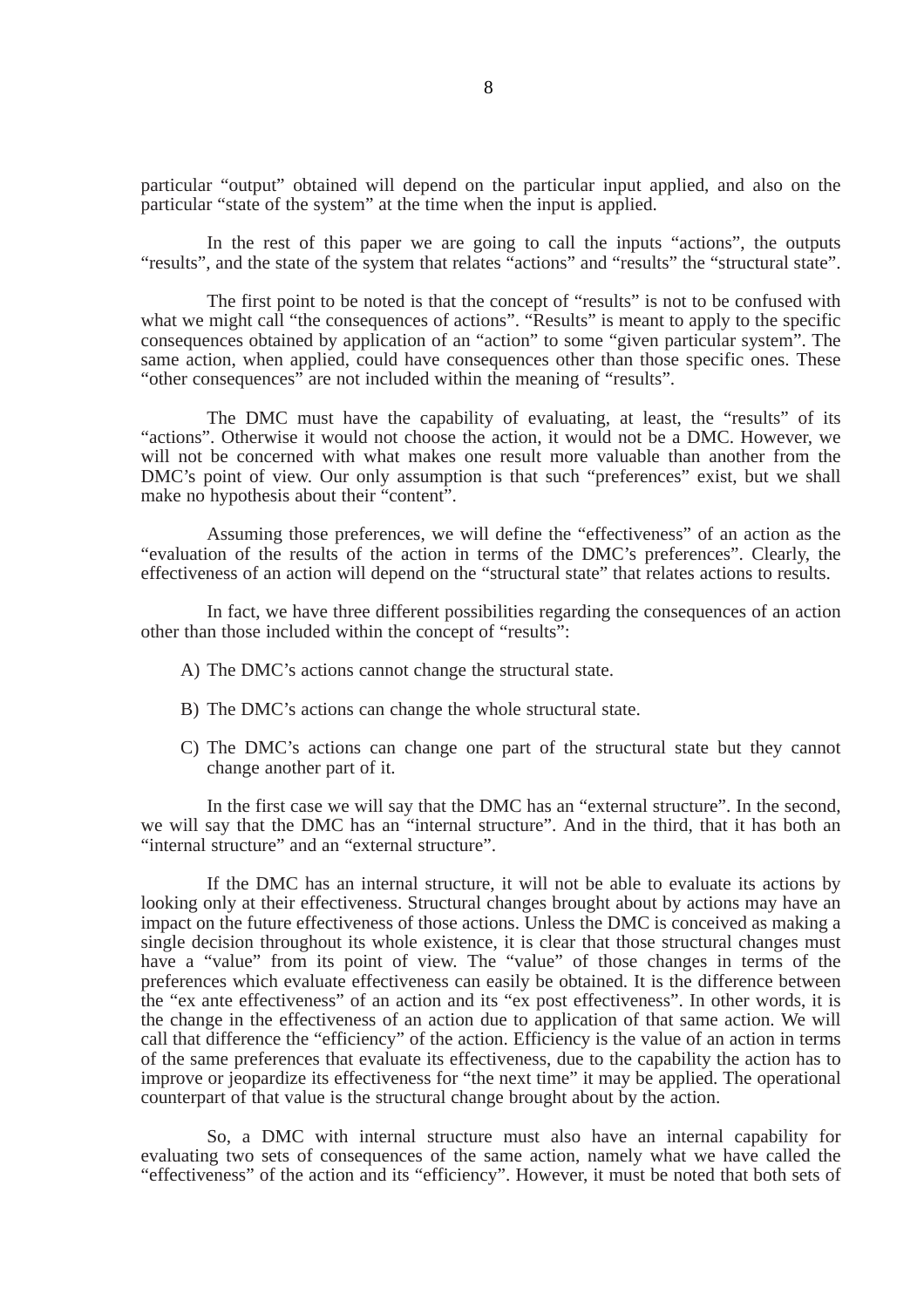consequences are evaluated from the point of view of the same preferences, those preferences whose existence within the DMC is assumed.

We must establish a further distinction in order to arrive at the model that represents those DMCs that have both internal and external structures. In those DMCs part of the effectiveness of their actions is due to the particular state of their internal structure. We shall call that part of the total effectiveness the "internal effectiveness". Another part of the effectiveness of an action, the part that must be attributed to the state of the external structure, will be called "external effectiveness". Total effectiveness of an action, then, is seen as the aggregate of internal effectiveness and external effectiveness.

#### **Variables of a model for decision-making centers**

We shall now formalize the variables that have appeared in our previous description of a DMC. No meanings will be assumed for the variables other than those expressed by the following definitions.

*Decision-making center (DMC)*: An entity that performs "actions" and may choose a particular "action" among those it can perform.

*Preferences of a DMC*: That which evaluates the "results" of actions from the DMC's point of view. "Preferences" are assumed by the model and no change of preferences is contemplated in the model.

*State of the structure*: That which relates "actions" and "results". Given a particular "action" and a particular "state of the structure", a particular "result" follows.

*Structure*: That entity which supports the various possible "states of the structure" as defined above. "Actions" performed by the DMC may or may not have an impact on the "structure" itself, changing its "state". The model takes into consideration the possibility of such changes.

*Internal structure*: That part of the "structure" that is affected by "actions" of the DMC and whose "state" may change due to those "actions".

*External structure:* That part of the "structure" whose "state" is not changed by "actions" of the DMC.

*Action*: That activity taking place within a DMC which, when applied to a "structure" in a particular "state", brings about a "result". If the "structure" is an "internal structure", the "action" will make some change to that particular "state" too.

*Result*: That which is brought about by an "action" applied in the presence of a "structure" in a particular "state". The "result" itself does not depend on the "structure" but only on the particular "state" of that "structure". Many different "structures" may be the support of "states" that are completely identical from the point of view of the relation between "actions" and "results".

It is important to keep in mind that the variable "results" does not include the consequences of an action that depend on the "structure" itself and that affect the future "state" of the structure.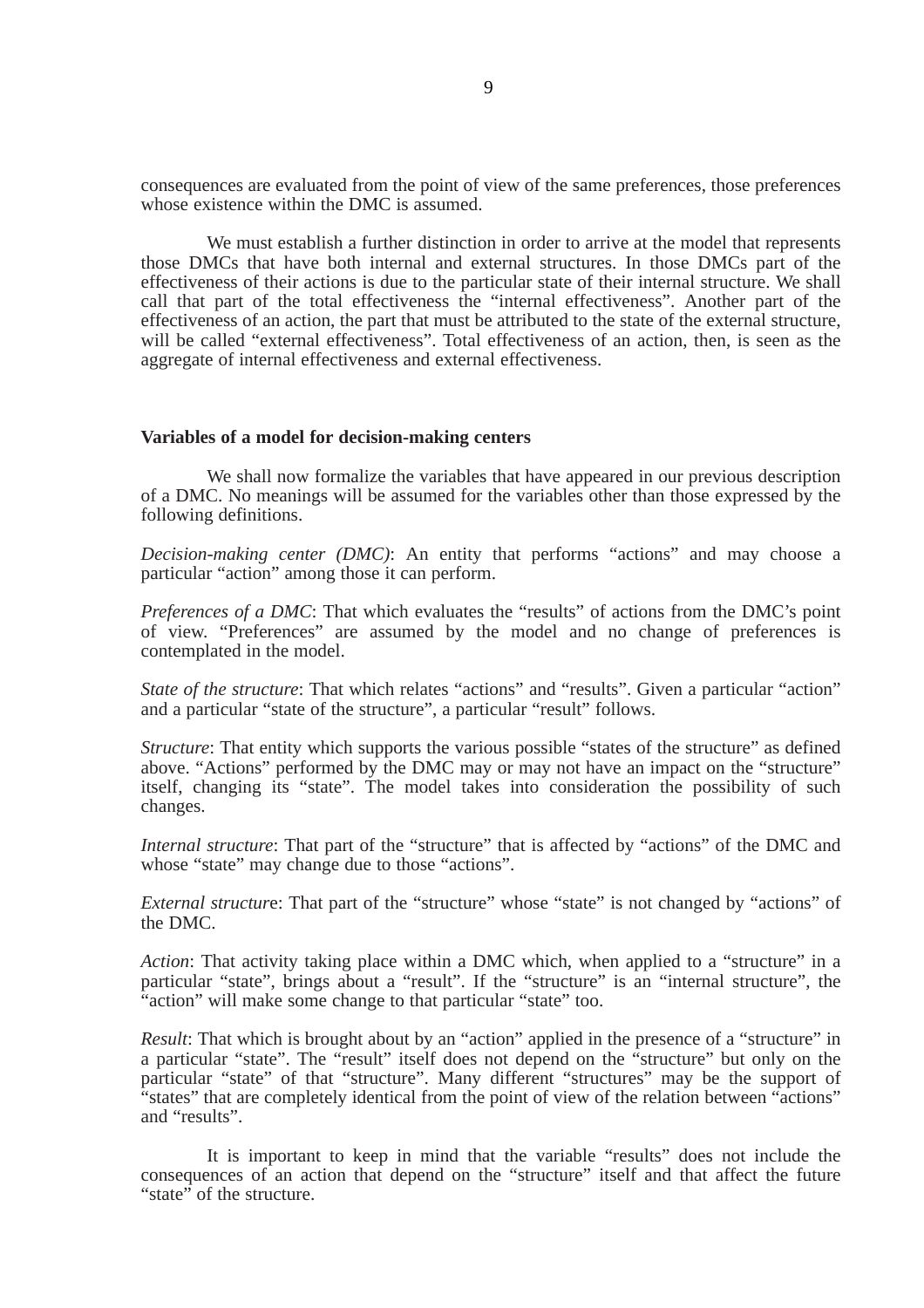*Internal result*: That part of the "result" due to the application of an "action" on the "state" of the "internal structure".

*External result:* That part of the "result" due to the application of an "action" on the "state" of the "external structure".

The definitions that we are now going to introduce are definitions of "variables" that express relations among the "variables" defined above. They will be formal variables and they are the ones we will use in our reasoning from now on. Their meanings cannot be directly interpreted. They depend on whatever interpretation is given to the variables we have defined so far. They will have a role within the theory that could be assimilated to the role that variables such as "velocity" and "acceleration" have in pure mechanics.

#### **Formal variables**

*Effectiveness* (of an action): evaluation of its "result" in terms of the "preferences" of the DMC.

*Internal effectiveness*: evaluation of "internal results" in terms of the "preferences" of the DMC.

*External effectiveness*: evaluation of "external result" in terms of the "preferences" of the DMC.

*Efficiency* (of an action): Changes in the "internal effectiveness" of an action due to the changes the action has brought about in the "state" of the "internal structure".

"Effectiveness" is the aggregate of "internal effectiveness" and "external effectiveness".

Clearly, for some DMCs some of the variables we have defined will have no significance. Those DMCs may be seen as particular cases of the general case, that is, the one which assumes a DMC that has both internal and external structure. That is the case we will focus our attention on. Our reasoning will be developed on the basis that *the effectiveness of an action does not ensure its efficiency*.

#### **Interpretation of the model**

An elementary description of organisms could conceive of them as being endowed with the following properties:

- A.1. An organism has "perceptions", and those perceptions are more or less attractive for the organism.
- A.2. Perceptions depend on two elements: an "action" that the organism performs, and some "conditions" in which the action is performed.
- A. 3. The organism may choose a particular "action" in order to obtain a particular "perception" that it finds attractive.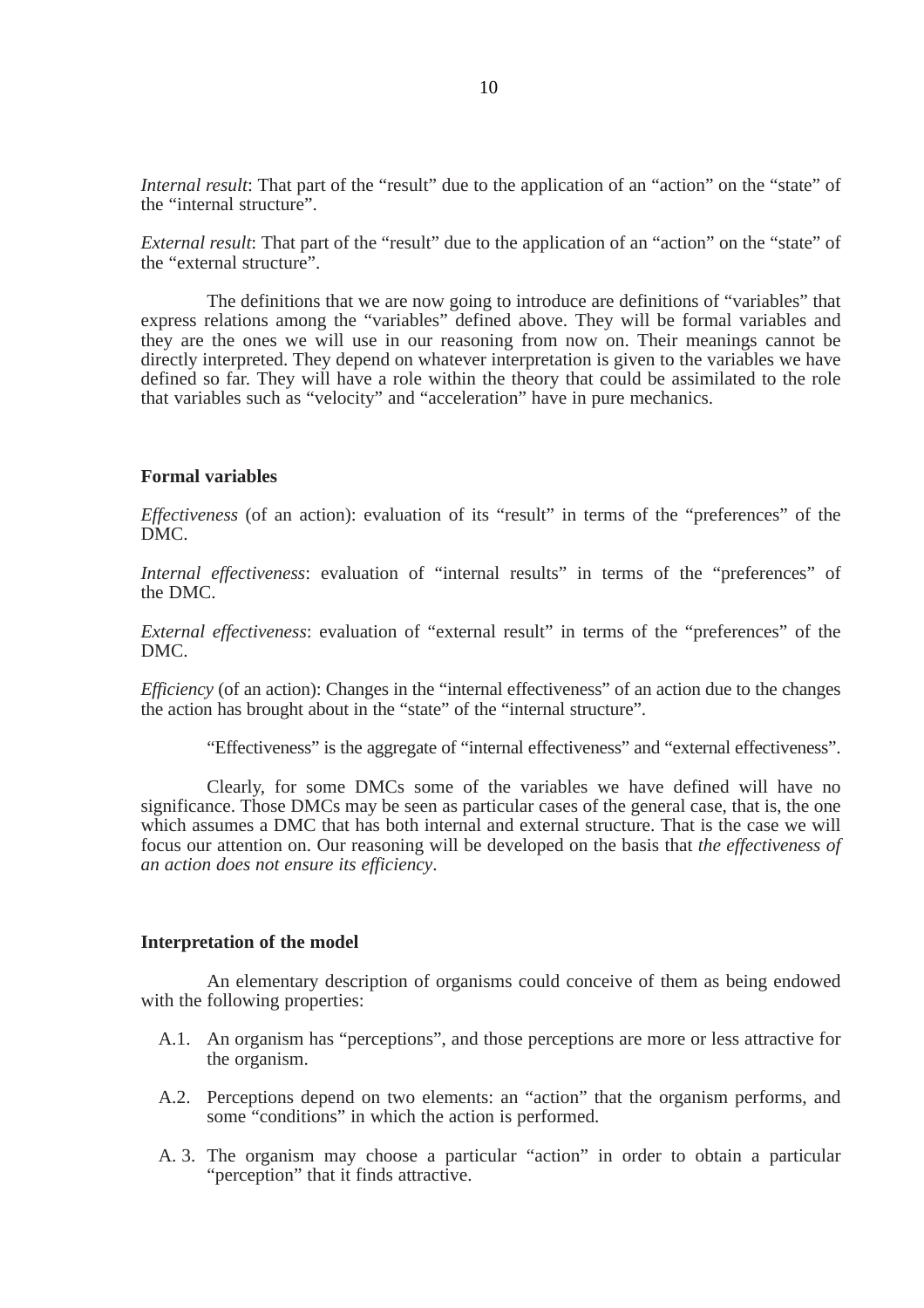The behavior of organisms is very commonly analyzed on the basis of descriptions which, more or less, fall into one of the two following groups:

- B. An organism is an entity that has the power to apply some "action" on a certain "environment" in order to change that "environment" into a new one that better fits the organism's wants.
- C. An organism is an entity that has the power to apply some "action" in order to adapt itself to environmental changes, with a view to restoring some "state of equilibrium" that has been disturbed by those changes.

Our model includes a description of an organism according to the description given in A above. There is a great conceptual difference between that description and the ones given in B and C. Clarifying those differences may help us to understand the kind of properties we are bound to discover through our model. Consequently, we are going to devote a few words to the subject.

Description A represents a higher degree of differentiation of elements present in our experience than either Description B or C. Thus, if we translate Description B in terms of Description A, we find that the concept of "environment" in B includes both what is meant by "perception" and what is meant by "conditions" in Description A. If we make the same translation of Description C, we can see that the equivalence in this case is established by the translation of what is meant by "actions" in C into both what is meant by "action" and what is meant by "conditions" in Description A.

It is not surprising that that should be the case, as the triad action-conditionsperception constitutes a framework for explaining our experiences. It is the same framework as is used in systems theory, where the names are inputs-state-outputs. But, as a matter of fact, it is possible to attempt an explanation of experiences based on a simpler framework than the "triadic" one. The one that is immediately apparent to our intuition is the dual one that classifies reality in terms of causes-effects. It attempts to explain a particular experience by including under a single concept (that of "causes") everything that contributes to the existence of the "experience". Different levels of causality cannot be dealt with within this framework; they belong in some meta-framework that is not made explicit. Beyond the dual framework no explanation is possible: "Experiences" themselves would appear as "givens". The general criticism of such frameworks and the level of explanation that each can achieve belongs to epistemology. We are not going to deal with the subject at length, but only with a very specific characteristic that can be very easily interpreted and whose relevance is clear in our particular case.

It would be harmless to simplify the triadic description action-conditionsperceptions into a dual one, actions-perceptions, unless *it happened that the very same "actions" that gave rise to definite "perceptions" in certain "conditions" also changed those "conditions" for future applications*. In other words, a dual framework is "blind" to interactions at the "causal level". It can only analyze the cause-effect relationship under the very specific hypothesis that *whatever entities are meant* by "causes" are unrelated to one another.

The basic hypothesis underlying the building of our model is that some organisms have the power to, at least partially, change the "conditions" that relate their "actions" to their "perceptions". The behavior of organisms of that kind cannot be understood without the use of a framework that can take such changes into consideration. Our model constitutes the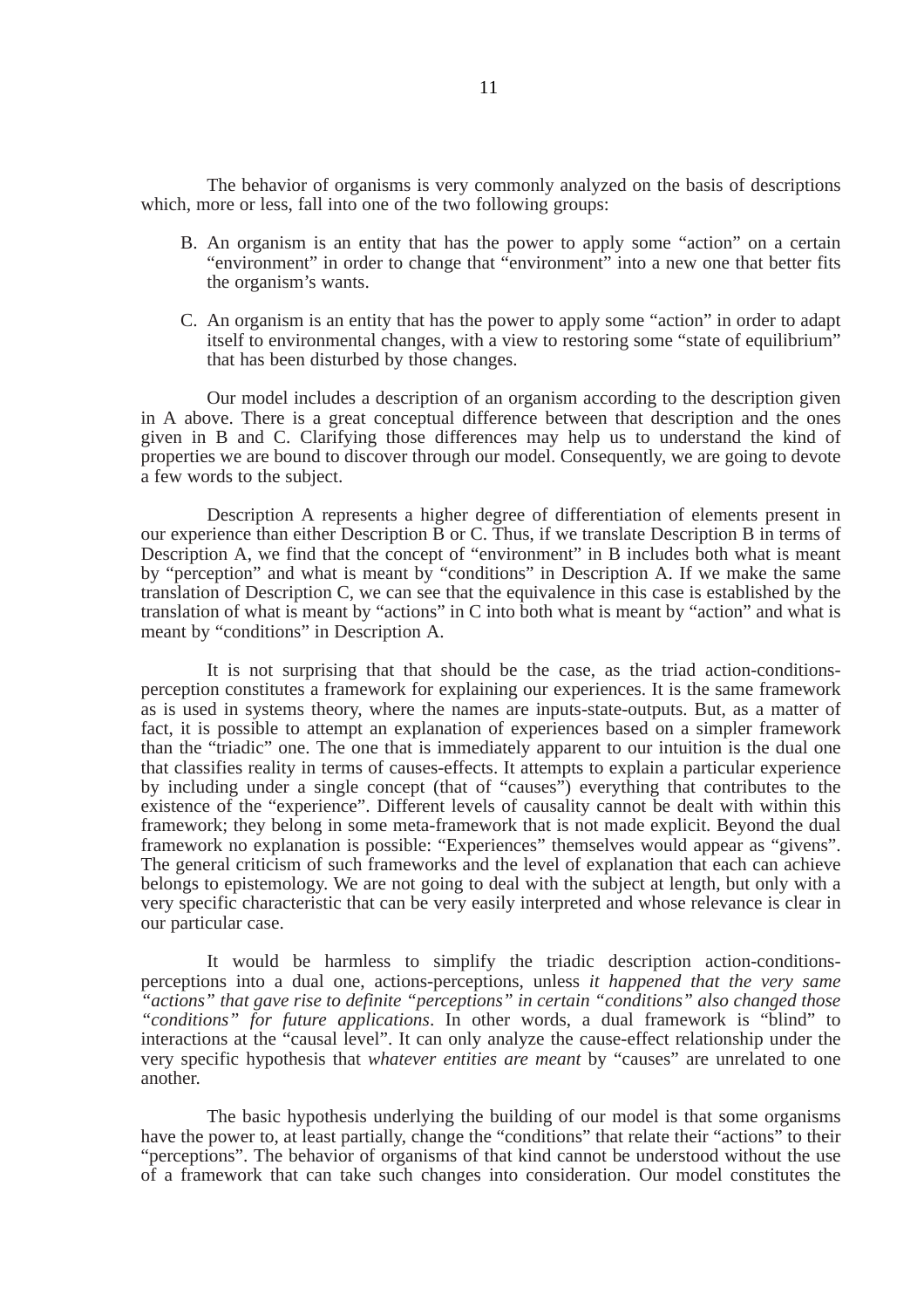"minimum" expression of such a framework because *it merely assumes the possibility of such changes*; but it does not make any assumption about the changes themselves. With the help of this framework we will be able to explore the consequences that must consistently appear for an organism with the above-mentioned characteristics. We have seen that those consequences call for a new set of concepts to represent realities that are left out of the dual framework. We will also see that the properties discovered in the control statement belong to that new set of concepts. Their entire meaning can be established with the sole help of the concepts introduced in the DMC model.

#### **CHAPTER III**

# **Control theory**

#### *Purpose of the chapter*

We are going to analyze in this chapter the meaning of control for DMCs that are described by the characteristics that we have formalized in our model.

That will be a first step towards an interpretation of the properties found in control statements in terms of properties of DMCs.

We will see that our model permits a fairly good description of control processes for complex organisms. The simpler forms of control processes, namely those which describe control for the case of very simple units, can be seen as particular cases within the general one, which we will focus our attention on.

#### **The meaning of "control"**

Even the most unsophisticated idea of "control" includes the fact that controlling means obtaining a particular behavior from a controlled unit. By particular behavior is meant some action by the controlled unit which the controller unit finds desirable. In order to bring about that particular action the controller unit is supposed to apply some other action to the controlled unit. The impact of the "control action" on the controlled unit is what gives rise to the action by the controlled unit which the controller wanted to obtain.

It is very common to use the systems framework to understand control processes. The description of the process in systems language is more or less as follows: A controller applies inputs to a real system in order to obtain the desired outputs. Successful control depends on the real system's having certain properties that relate inputs and outputs according to the rules specified by some formal system known to the controller.

It is widely accepted that the systems description is a very limited framework for understanding control processes in goal-seeking DMCs. In fact, in a DMC whose actions are undertaken in order to achieve some purpose that is relevant to the DMC itself, we can conceive of two different approaches for bringing about a particular action by that DMC.

1. The controller's actions change the DMC's purposes in such a way that the DMC, in seeking to achieve its own purpose, performs the action desired by the controller.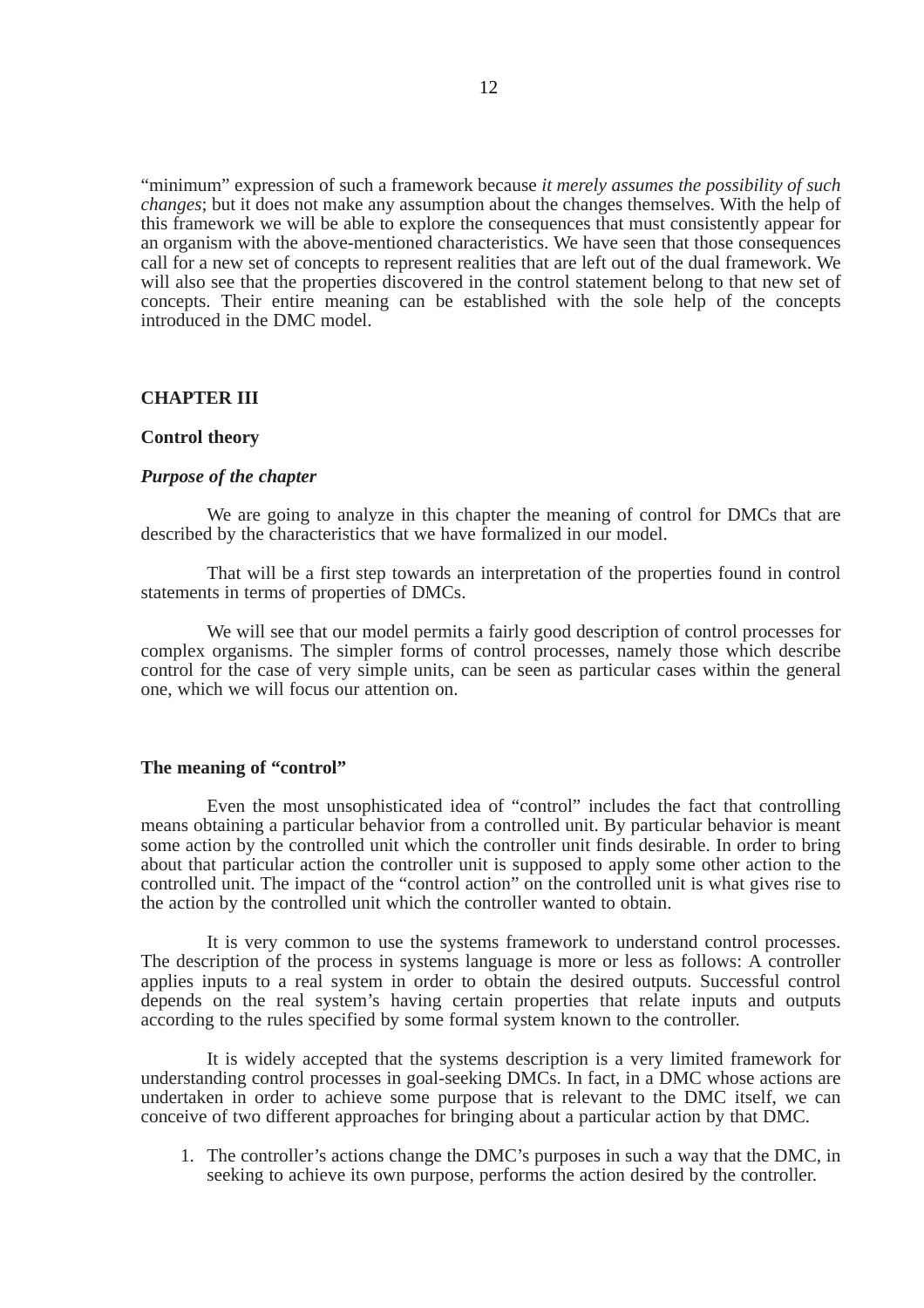2. The controller's actions change the relation between the DMC's actions and the DMC's purposes in such a way that the action that achieves the DMC's purposes is precisely the action that the controller, too, finds desirable.

We can give a more formal description of approaches 1 and 2 in terms of the variables of our model. What we have called the DMC's purposes may be represented by what we defined as "effectiveness of actions". Those purposes express the fact that the DMC is motivated to perform actions that will achieve some "level of effectiveness", while it will not perform actions that are expected to achieve a degree of effectiveness below that level. However, the effectiveness of an action depends on two elements: namely, the DMC's "preferences" and the "state of the structure". Approach 1 above points towards changing the DMC's "preferences". Approach 2 points towards changing the "state of the structure".

Here we will understand by control what is meant by approach 2. It reflects our common intuitions about control, intuitions based on the fact that a DMC's preferences cannot be changed unless the DMC itself is changed. "Preferences", which are the subjective evaluation of "results" of actions, constitute the innermost attribute of a DMC. They are manifested by that "feeling" of like or dislike which the DMC has together with experiences themselves. Controlling a DMC means changing the *DMC's evaluation of actions*, which is quite different from changing the *DMC's evaluation of the "results" of actions*. Control, then, is the activity that tends to make the action desired by the controller also desirable for a DMC. The controller may achieve such congruence by changing the "results" of actions. The process does not touch the DMC's "preferences". In fact, those preferences are the very support of control. The controller finds a way to control the DMC through its ability to change what we defined as the "state of the structure", that is, the other element apart from "preferences" that influences the effectiveness of actions.

In order to simplify our reasoning we may assume that the controller's actions constitute what we have defined above as the "external structure". That implies that the controller has a perfect command of what we called the "external effectiveness" of a DMC's actions. On the other hand, the meaning of "internal effectiveness" appears to be that of preferences associated with the "results of actions" by the DMC, which depends on a "structural state" that may be changed by the DMC's actions but which is beyond the reach of the controller's actions. We are not concerned here with the question of whether what in this case we consider to be "internal structure" may be considered "external structure" *for the same DMC and a different controller*.

Thus, the common idea of control, when translated into the language of our model, can be expressed as follows: A particular action may be obtained from a DMC by changing the external effectiveness of the DMC's actions in such way that the action desired by the controller becomes the most effective from the DMC's viewpoint. As a matter of fact, this concept of control is simply the formal expression of the basic intuition that DMCs can be controlled by attaching "rewards" to their actions.

We have said that the action may be obtained, not that the action *will always be* obtained. That fact is consistent with our experience, and the model contains two elements which explain it. One is the internal effectiveness of the required action. It may be that the rewards attached to the action do not compensate for the internal effectiveness that the DMC would lose by choosing the prescribed action instead of another one. In that case control may be achieved by increasing the rewards attached to the prescribed action.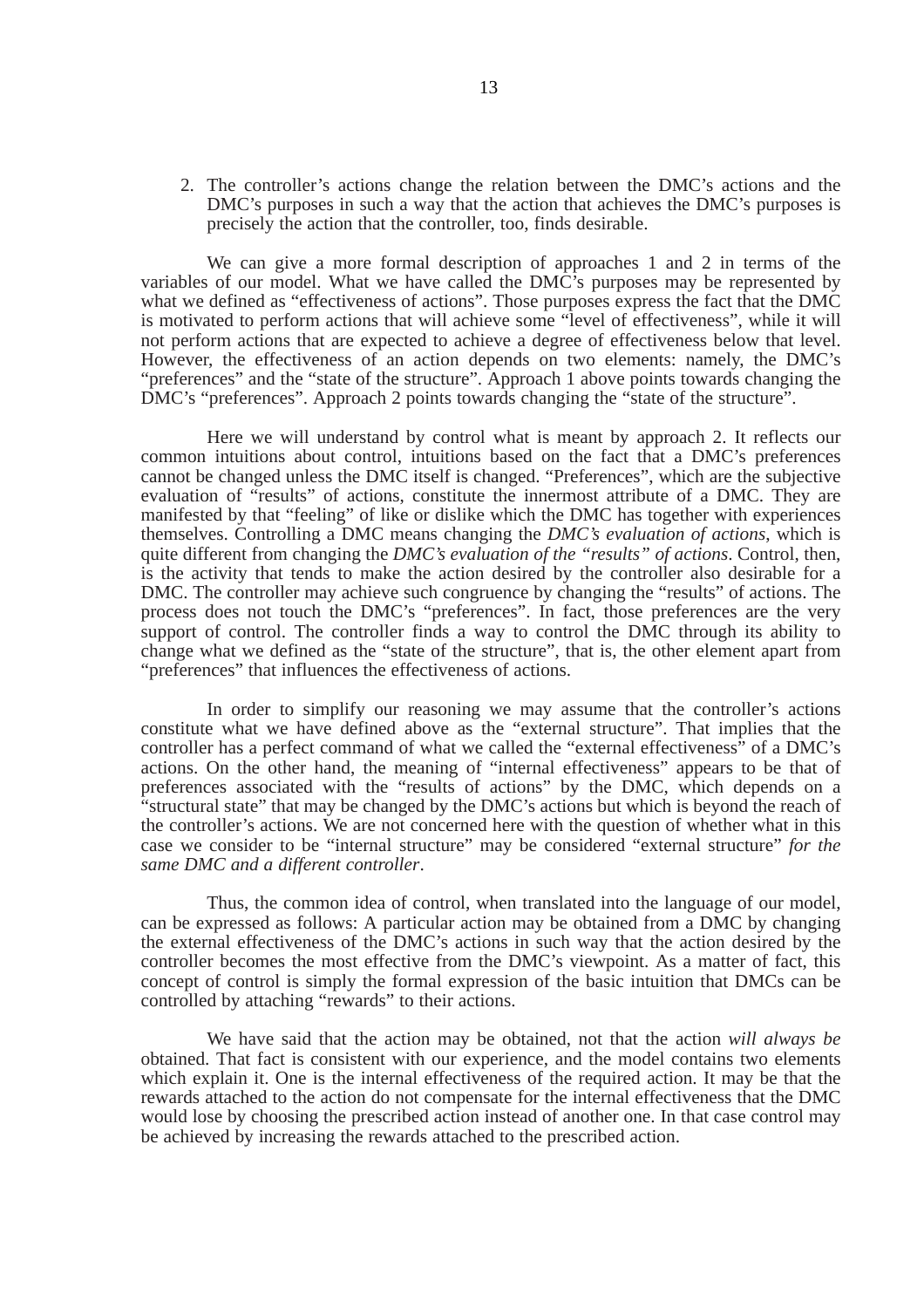The other element which explains control failures is the efficiency of actions. It may be that a DMC cannot be motivated to choose inefficient actions no matter how effective they may be. That fact is related to the quality of some DMCs which we call "freedom".

We shall now analyze the consequences that flow from the fact that "controlling a DMC means changing the effectiveness of its actions".

#### **Dynamics of control**

We must now make an important distinction. Either the control activity is intended to bring about an action by a DMC only once, or else control is meant as a continuous process whereby some particular action is required from a DMC on a repetitive basis. Clearly, in analyzing organizations the second case is the only relevant one.

When control is meant as a continuous process, what we defined as "efficiency of actions" becomes an important element. That is so because the total effectiveness of an action from the DMC's viewpoint depends on both internal effectiveness and external effectiveness. External effectiveness depends on the control action, but not so internal effectiveness. However, the actions that are "rewarded" in terms of control may, at the same time, bring about changes in the internal structure that decrease the DMC's future internal effectiveness. So, given the same "reward", the DMC will be less motivated to perform the action again because what motivates the DMC is total effectiveness, and that has decreased.

But the efficiency of actions is also an important element from another point of view. We have seen that the action of the controller is what establishes the level of external effectiveness of the action for the controlled DMC. But the action of the controller may have a negative efficiency for the controller. In that case, control would also become impossible as the controller would no longer be motivated to "reward" controlled actions.

The complete effects of control action and controlled action may thus be classified as follows:

- A) Impact of controlled action from the point of view of the controller's external effectiveness.
- B) Impact of control action from the point of view of the controlled DMC's external effectiveness.
- C) Impact of control action from the point of view of the controller's internal effectiveness.
- D) Impact of controlled action from the point of view of the controlled DMC's internal effectiveness.
- E) Impact of control action in terms of the controller's efficiency.
- F) Impact of controlled action in terms of the controlled DMC's efficiency.

Control is meant to achieve the effects specified in A by changing effects in B. Effects in C, D, E and F correspond to the impacts of both the control action and the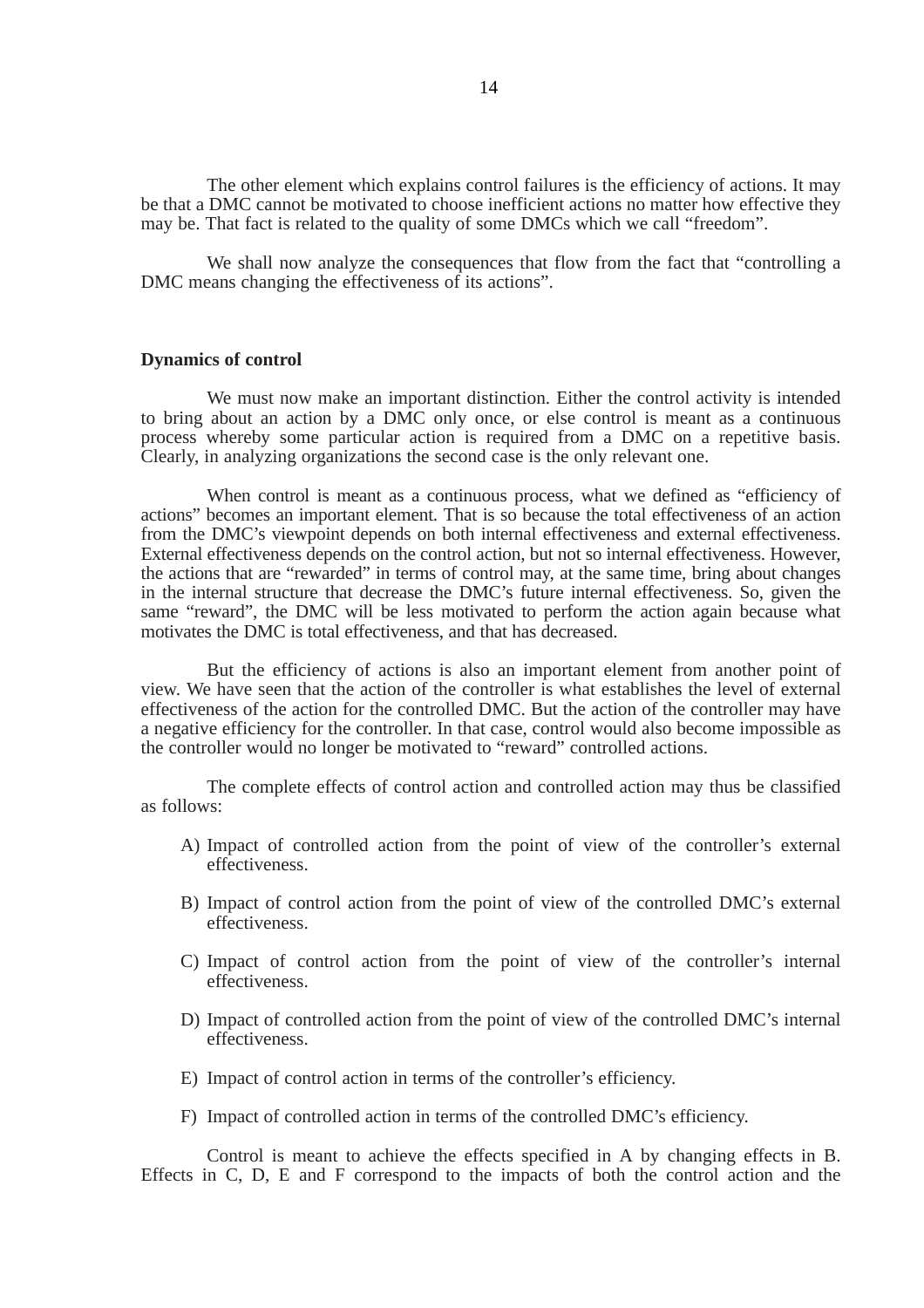controlled action on their respective internal structures. They may be seen as effects that are not explicitly intended when control takes place, although they are relevant from the point of view of both the existence of control and its long-term continuance. Conditions for the existence of control fall into categories C and D; conditions for its long-term continuance fall into categories E and F.

#### **Control theory**

We can now interpret both control statements themselves and their properties in terms of the properties of DMCs. That will constitute our control theory.

If we look at the complete effects of a control action and controlled action we can see that:

- I. A "control statement" expresses the external effectiveness for the controller of a control action applied to a controlled DMC. That control action represents an external effectiveness for the controlled DMC which is expressed by the control statement too. A "control statement" is therefore a relation between the external effectiveness of the controlled unit and the external effectiveness of the controller unit.
- II. The validity of the statement depends on the internal effectiveness of the controlled action.
- III. The operationality of the statement depends on the internal effectiveness of the control action.
- IV. The efficiency of the statement depends on the efficiency of the control action.
- V. The consistency of the statement depends on the efficiency of the controlled action.

We can conclude that a control statement in which the controller unit and the controlled units are specified as DMCs having the properties that describe our model of a DMC can be interpreted as follows:

- I. The statement represents a relation between the external effectiveness of those DMCs.
- II. Its validity, operationality, efficiency and consistency can be interpreted as follows:
- *Validity:* Depends on the existence of certain properties in the controlled unit. Those properties are identified by the existence of some required level of internal effectiveness if the controlled action is performed.
- *Operationality*: Depends on the existence of certain properties in the controller unit. Those properties are identified by the existence of some required level of internal effectiveness if the control action is performed.
- *Efficiency:* Depends on changes in the properties that define operationality. Those changes are identified by the efficiency of the control action.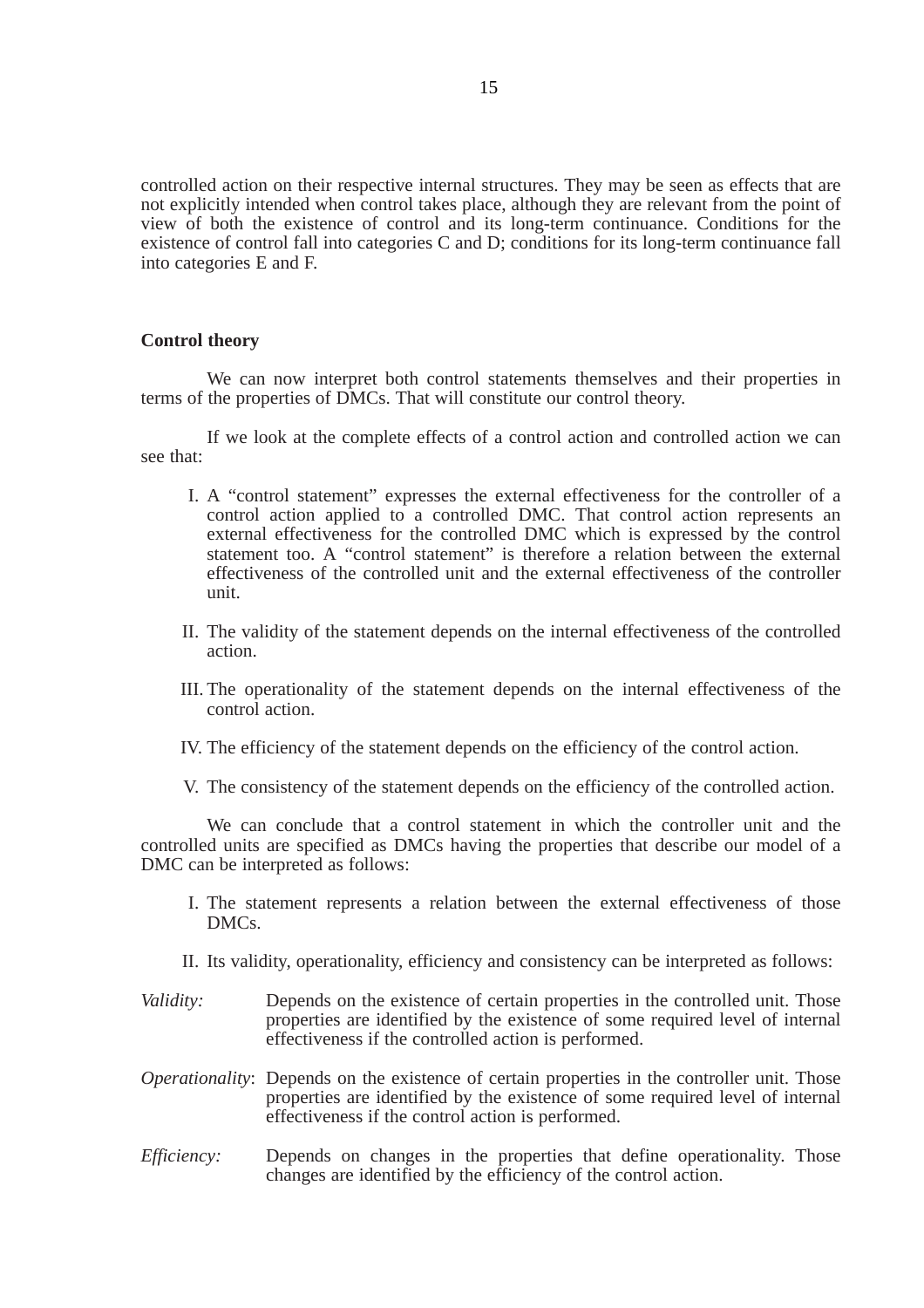*Consistency*: Depends on changes into the properties which define validity. Those changes are identified by the efficiency of the controlled action.

# **Conclusion**

We have found in this chapter the meaning of a control statement and the meaning of the criteria to be applied in order to judge it in cases where both controller and controlled units are DMCs.

Those meanings have been established in terms of properties of DMCs. We have seen that:

- 1. The statement itself expresses a relation between the external effectiveness of DMCs.
- 2. Four criteria must be applied in order to ensure:
	- a) That the statement, if applied, will achieve the results it expresses: *Criterion of validity.*
	- b) That the statement can be applied: *Criterion of operationality.*
	- c) That application of the statement will not destroy its operationality: *Criterion of efficiency.*
	- d) That application of the statement will not destroy its validity: *Criterion of consistency.*
- 3. The four criteria have the following meanings:

*Criterion of validity*: Requirements of internal effectiveness for the controlled action.

*Criterion of operationality*: Requirements of internal effectiveness for the control action.

*Criterion of efficiency*: Non-negative efficiency of the control action.

*Criterion of consistency*: Non-negative efficiency of the controlled action.

#### **CHAPTER IV**

#### **Organizational Control theory**

# *Purpose of the chapter*

We have found the properties of control, namely, the properties that control must have in order to accomplish that which for which it is intended, without destroying itself. All those properties have a clear meaning in terms of properties of DMCs.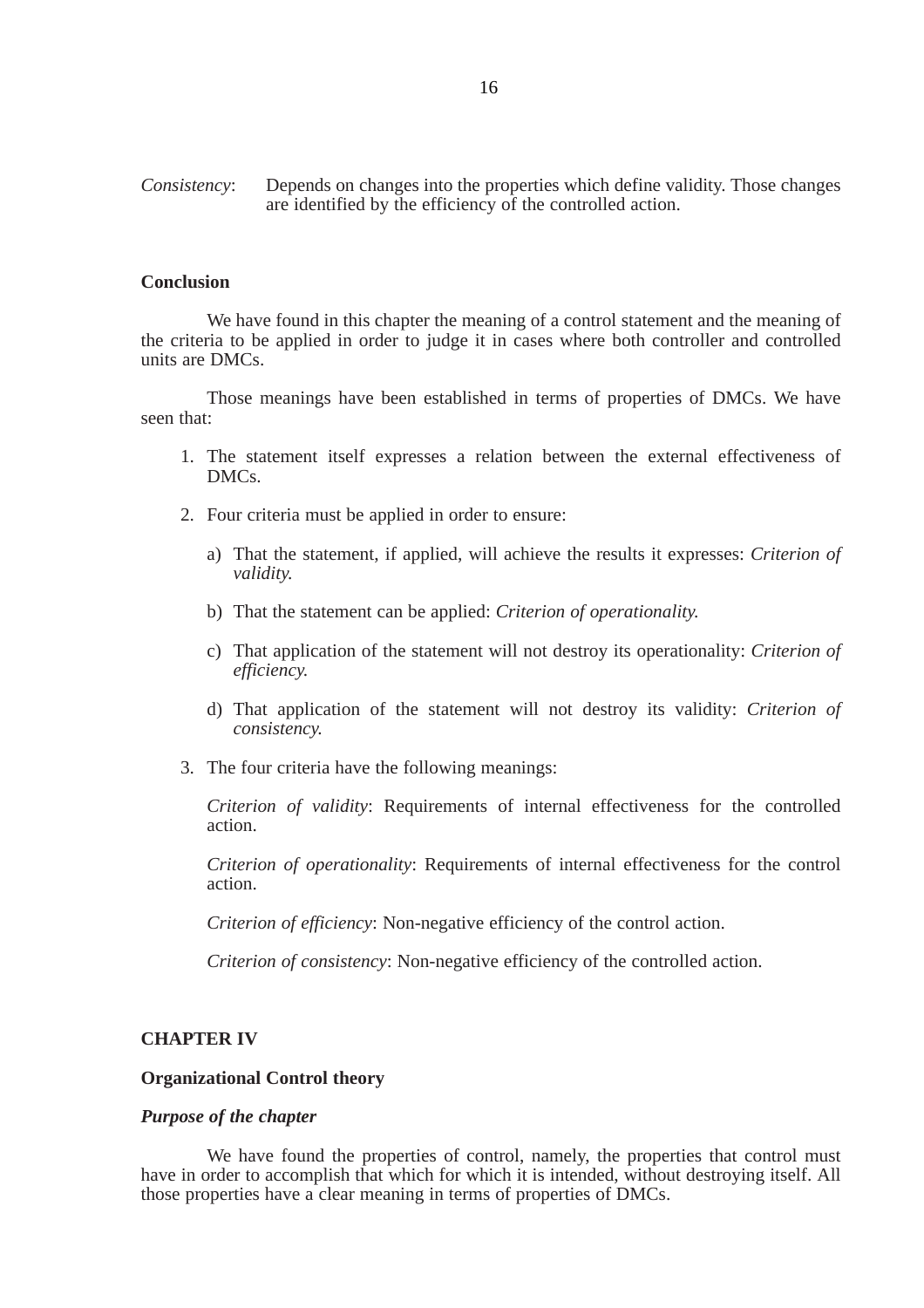Organizations are made up of DMCs that are related in such a way that all of them contribute to satisfying the each other's needs while also satisfying their own. Organizations contribute to better satisfaction of DMCs' needs by formalizing those relationships. Organizations establish the requirements to be met by actions taken by any DMC in order to ensure that those actions are effective for the other DMCs and vice versa. Organizations perform that task through their control system.

In this chapter we are going to establish what properties a control system must have if the control processes that take place due to the fact that the control system is used are to have the properties of control. That will constitute our "organizational control theory".

#### **The elements of a control system**

A control system may be described by the following elements:

- a) A set of *motivational rules* that specify the "rewards" that a DMC will obtain if it belongs to the organization.
- b) A set of *operational rules* that specify the requirements that an action by any DMC must fulfill if it is to belong to the organization.

The control system is meant to accomplish the following:

- I. Provide satisfaction of external effectiveness requirements for its DMCs. That task is performed through the motivational rules of the control system.
- II. Provide what the organization requires in order to be able to "reward" its members according to the motivational rules. That task is performed through the operational rules of the control system.

The *operational rules* of the control system may fulfill to different degrees the purpose they are meant to fulfill, namely provide the resources the organization needs in order to be able to apply its motivational rules. To account for that fact we must introduce the following concept:

*Internal effectiveness of a control system*: It measures how well operational rules obtain the resources needed in order to be able to apply motivational rules.

The *internal effectiveness* of the control system is a quality of the system that does not depend on anything other than the elements that make up the system itself.

The *motivational rules* are meant to fulfill the purpose of satisfying the external effectiveness requirements of DMCs belonging to the organization. They may fulfill that purpose to different degrees. In order to be able to express that fact we must therefore introduce the following concept:

*External effectiveness of a control system*: It measures how well motivational rules satisfy the external effectiveness requirements of DMCs in the organization.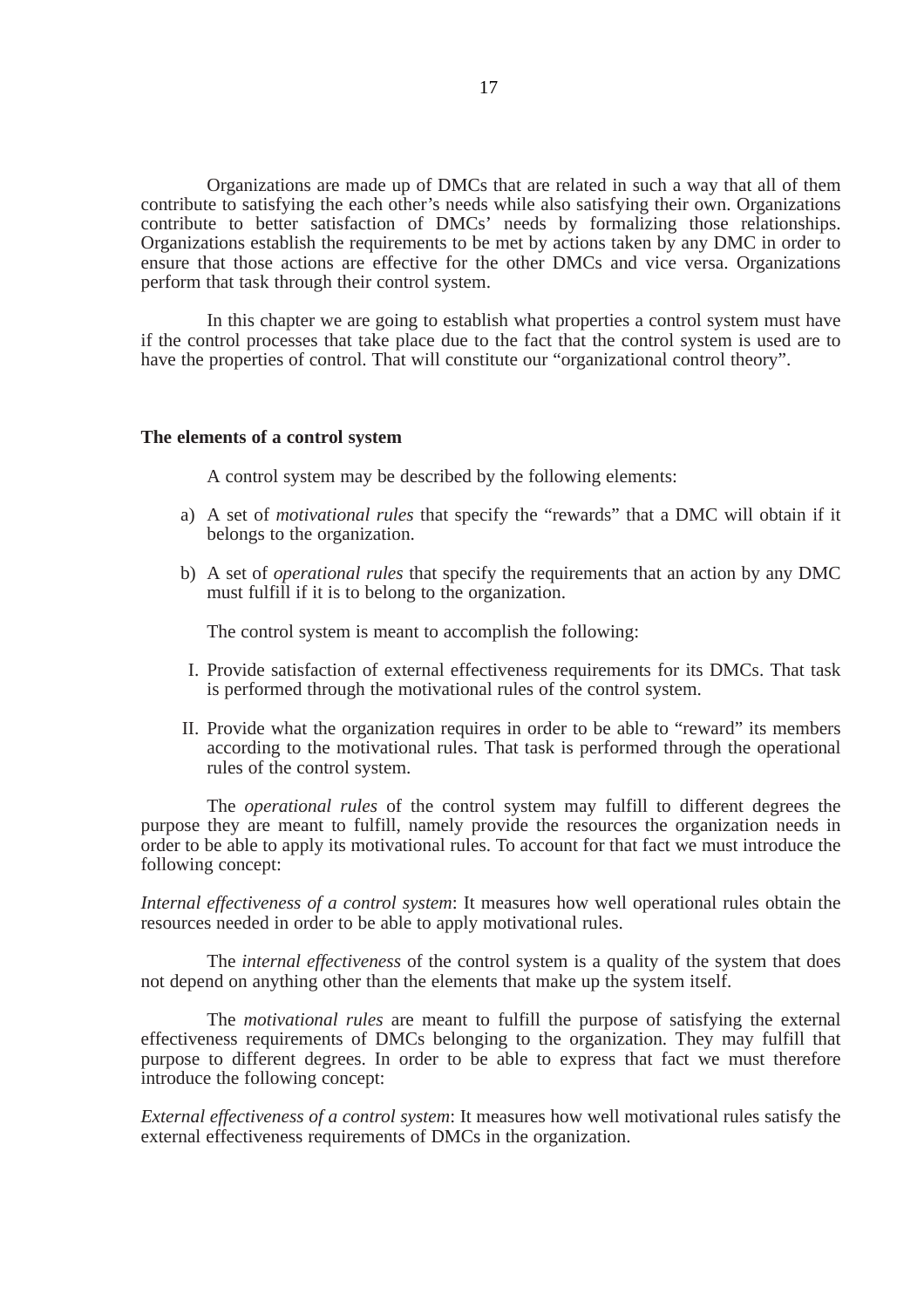The *external effectiveness* of a control system is a quality of the motivational rules of that system. It depends on the DMCs in the organization, that is to say, it depends on those DMCs' external effectiveness requirements.

A third relation must be considered, too. It is the one established between the control system's operational rules and the internal effectiveness achieved by DMCs when their actions accomplish operational rules. That relation will be expressed by the following concept.

*Attractiveness of a control system*: It measures how well the actions required in order to accomplish operational rules serve to attain some degree of internal effectiveness for the DMC performing the action. The attractiveness of the control system is a quality of the system's operational rules. It depends on the internal effectiveness requirements of the DMCs in the organization.

Clearly, the *internal effectiveness* of a control system may be judged by looking at the system itself; no other consideration is needed. To judge both *external effectiveness* and *attractiveness*, the DMCs which the control system is supposed to control must be taken into account. Two characteristics of those DMCs appear to be relevant in this connection: their external effectiveness and their internal effectiveness.

And yet, the above attributes of a control system are seen from a "static" point of view. If the control system is intended to be applied continuously, we must look at the quality of the control it applies from a dynamic viewpoint. To do that all we need to do is apply the framework we developed in the previous chapter. The application will be based on the fact that the control system, when applied to a DMC, is a control statement in which the "controller" is the organization, the controller's external effectiveness is expressed by "accomplishment of operational rules by that DMC", and the control action is "motivational rules applied by the control system".

# **Dynamics of control through control systems**

We approach the analysis from the point of view of the organization as a controller of DMCs. We can immediately see that:

- a) DMCs' achievement of external effectiveness under the control system is expressed by what we have called the *external effectiveness* of the control system.
- b) The organization's achievements as a controller are expressed by the accomplishment of "operational rules" by DMCs.
- c) The control action is the application of motivational rules to the DMC.
- d) The controlled action is the one that accomplishes operational rules.

We must therefore analyze the meaning of *validity, operationality, efficiency* and *consistency* for a control statement which is described by a), b), c) and d) above.

a) *Validity of a control system*. Validity expresses the requirements of internal effectiveness for the controlled action. In our case it has to be interpreted by the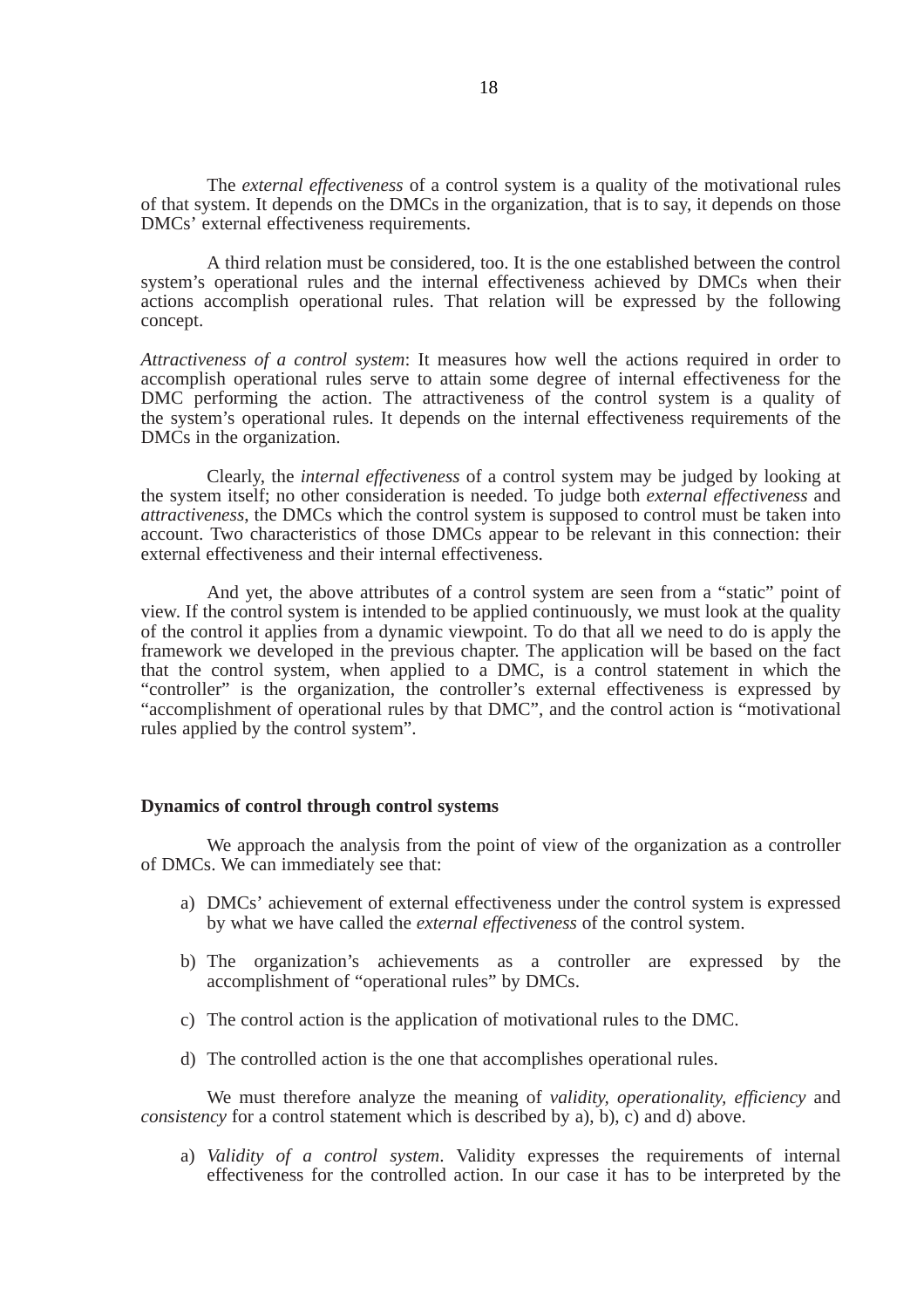level of internal effectiveness achieved by the DMC when accomplishing operational rules of the control system. It is, therefore, supported by what we called the attractiveness of the control system.

b) *Operationality of a control system*. Operationality expresses the requirements of internal effectiveness for the controller's action. In our case the controller's action is the application of "motivational rules". The application of motivational rules means that some resources obtained through operational rules are "given away". However, we can look at the question from a different point of view: the application of a particular motivational rule means that those resources must be obtained through operational rules. In either case what matters is the relation between operational rules and motivational rules.

If the control system has a common measure to evaluate what it receives through operational rules and what it gives away through motivational rules, the meaning of operationality is the difference between value received through operational rules accomplished by a DMC and value given away through the rules motivating that DMC.

However, we do not need to assume a common measure in order to apply the concept. *Operationality* is the impact of motivational rules on what we have called the *internal effectiveness* of the control system, *given the operational rules* of the system.

A control system will be more or less operational depending on its internal effectiveness and the extent to which it is affected by the motivational rules required in order to motivate DMCs.

c) *Efficiency of a control system*. Efficiency expresses the changes that the controller's action may bring about in the level of internal effectiveness that the action has for the controller. In our case we must think of the impact that repeated application of particular motivational rules may have on the operationality of the control system.

It is measured by the cumulative differences between resources obtained by operational rules and resources given away through motivational rules. If the internal effectiveness of a control system is "positive", that is, if the system receives more resources than are needed to apply motivational rules, the efficiency of the control system will be measured by the amount of resources it accumulates.

d) *Consistency of a control system*. Consistency expresses the changes that the controlled action may bring about in the level of internal effectiveness that the action has for the controlled unit.

In our case we can see that consistency expresses changes in the *attractiveness* of a control system due to the repetition of actions demanded by its operational rules.

# **Organizational control theory**

We can now summarize the attributes of a control system, that is to say, the properties that must be considered an expression of its quality to accomplish control and ensure its continuity. They are: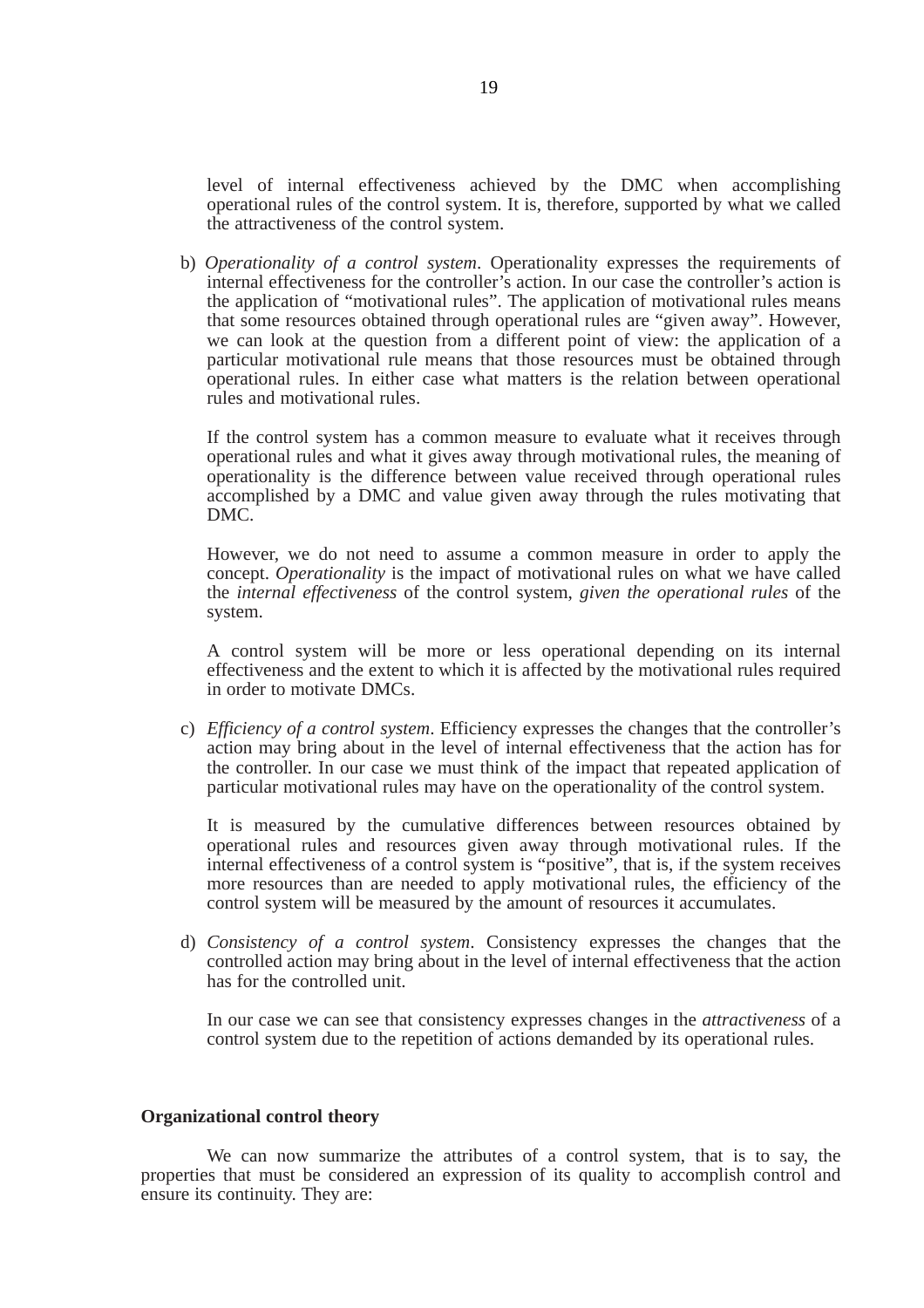*Effectiveness of a control system*: The degree to which it satisfies DMCs' external effectiveness requirements in order to motivate them to accomplish the system's operational rules.

*Validity of a control system*: The degree to which its operational rules are attractive for DMCs. That is to say, the degree to which its operational rules ensure that those DMCs will achieve some degree of internal effectiveness when accomplishing them.

*Operationality of a control system*: The degree to which its motivational rules can be satisfied by the resources provided by the operational rules.

*Efficiency of a control system*: The degree to which it ensures its operationality by accumulating the resources that are needed in order to satisfy the motivational rules.

*Consistency of a control system*: The degree to which it ensures its validity through growth in the attractiveness of its operational rules when they are applied repeatedly.

# **CHAPTER V**

#### **Teleology of control systems**

#### *Purpose of the chapter*

In this chapter we are going to investigate the end state towards which a control system works.

That "end of control" will differ, depending on whether the control system is consistent or not and depending on whether it is efficient or not. We have four different possibilities:

- a) Control system is both efficient and consistent
- b) Control system is efficient but not consistent
- c) Control system is not efficient but it is consistent
- d) Control system is neither efficient nor consistent

We do not need to investigate control systems that are invalid or non-operational because they cannot exist. The mere existence of a control system means that to some extent it is *valid* and *operational here and now*. An *invalid* control system has no members to control: its rewards do not motivate anybody. A *non-operational* control system may offer rewards that would motivate somebody to perform its operational rules, but it cannot make those rewards effective. In the first case the control system is *unattractive*, and in the second, *utopian*. In practical terms they appear as "theoretical lucubrations", in the first case of "naive practitioners" and in the second of "naive theoreticians".

The four categories of control systems that we are going to analyze do in fact exist. They can also be approached as the different forms of factual organizational rulership. The names we could give them are as follows: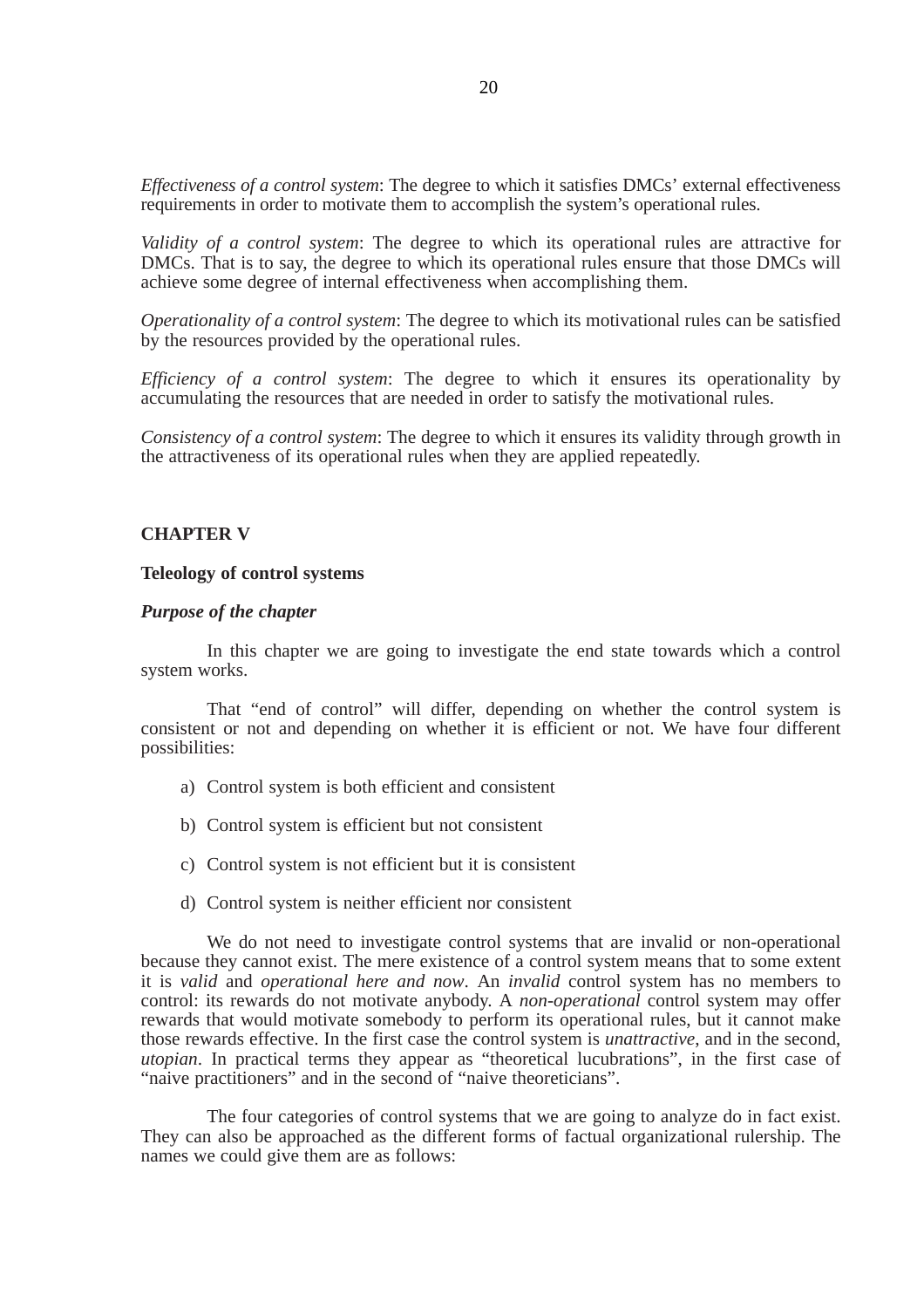- a) Efficient and consistent control systems express the characteristics of authority based on "love", whose aim is to improve others. They characterize the "unselfish leader" whose aim is the "relinquishing of power".
- b) Control systems that are efficient but not consistent express the characteristics of authority based on power whose aim is to gain more "power". They characterize the "demonic leader" whose aim is to replace the preferences of DMCs by "organizational preferences". This type of control systems is formally identical to the type of control system applied to animals: that is because for animals consistency has no meaning.
- c) Control systems that are not efficient but that are consistent express the characteristics of well-meaning but unwise authority. They characterize the "weak leader" who relinquishes "power", but too soon.
- d) Control systems that are neither efficient nor consistent express the characteristics of irresponsible and unwise authority. They characterize the "irresponsible and erratic ruler<sup>3</sup>

In the rest of the chapter we will attempt a more accurate description of the processes generated within the organization by these kinds of systems and the "end state" implicit in the characteristics of each system.

#### **Inefficient and inconsistent systems**

The main formal characteristic of the process generated by these systems is that of destroying both their *operationality* and their *validity*. The end state implicit in the system is the disappearance of the organization. The process leading to that "end state" is very easy to visualize:

- 1. Decreasing validity will require more effectiveness from the control system in order to maintain DMCs' motivation.
- 2. The required effectiveness will have to be achieved through increasing rewards.
- 3. Decreasing operationality does not allow for increased rewards.

Accumulated efficiency may give the organization a "grace period" until it finally disappears. The "end state" could be represented by an organization that "demands a lot" and "gives nothing". We could say that inefficient and inconsistent systems tend to lead to an organization's disappearance "by explosion".

# **Inefficient and consistent systems**

The main formal characteristic of the process generated by these systems is that of destroying their operationality but improving their validity.

The end state implicit in the system depends on the outcome of two forces that have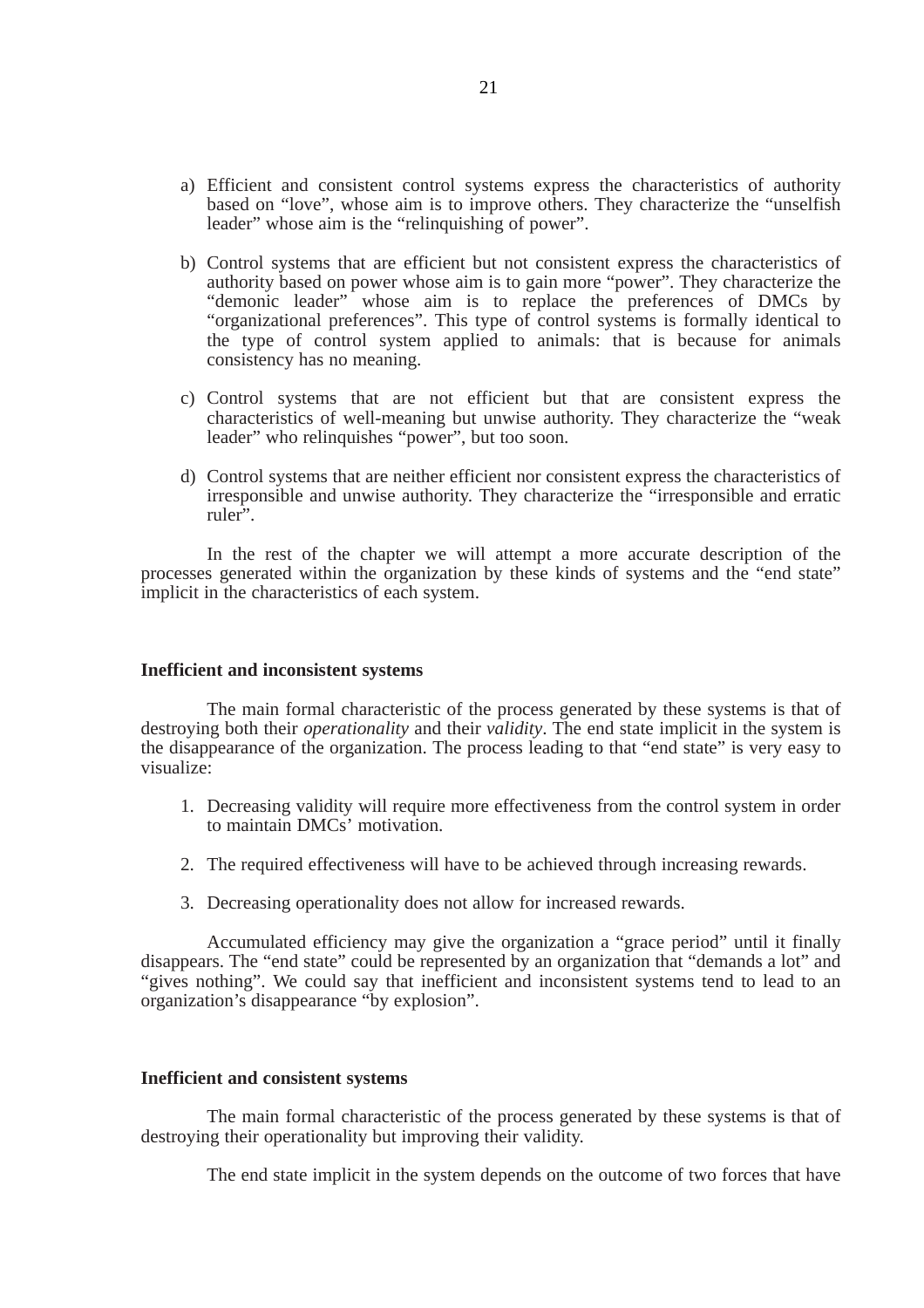opposite effects. In other words, the organization may continue to the extent that its members "freely" sacrifice external effectiveness requirements. The end state could be represented by an "organization" that "demands nothing" and "gives nothing" to its members. In fact, they could be called "irrelevant organizations". We could say that inefficient and consistent systems tend to lead to the disappearance of an organization "by consumption"; they tend to reduce the organization to an "empty point".

#### **Efficient and inconsistent systems**

The main formal characteristic of the process generated by these systems is that of *improving their operationality while destroying their validity*.

The end state implicit in the system depends on the outcome of two forces that have opposite effects. The organization may continue to the extent that its members exchange internal effectiveness requirements for rewards obtained through external effectiveness. The end state is represented by an organization that we shall call "unity by power", which has the following characteristics:

- a) It demands complete subordination of its members in order to maintain organizational efficiency.
- b) It relies exclusively on the effectiveness of the control system to motivate its members.

The process generated by control runs as follows:

- 1. Decreasing validity requires more effectiveness from the control system in order to maintain the DMCs' motivation.
- 2. Required effectiveness has to be achieved by increasing rewards.
- 3. Increasing rewards tend to decrease the operationality of the system.

How can we explain that operationality grows when the internal dynamics of control tend to make the system less operational? In fact, an organization ruled by an efficient and inconsistent system appears to be an *impossible organization* in terms of pure control theory. It can, however, be explained in terms of meta-theory. To do that we need a little digression into the field of ethics.

#### **A note on freedom and independence**

An implicit hypothesis that has underlain our reasoning is that of "voluntary participation" as the basis for organization. We have been assuming in our analysis that if a DMC is not motivated to belong to an organization, it will simply stop belonging to it. That is the case in many organizations, and because of that one of the main features of organizational success is membership itself. On the basis of that postulate of "free participation", it is impossible to explain the existence of organizations ruled by an efficient and inconsistent control system. Once that postulate is dropped, the real nature of such organizations appears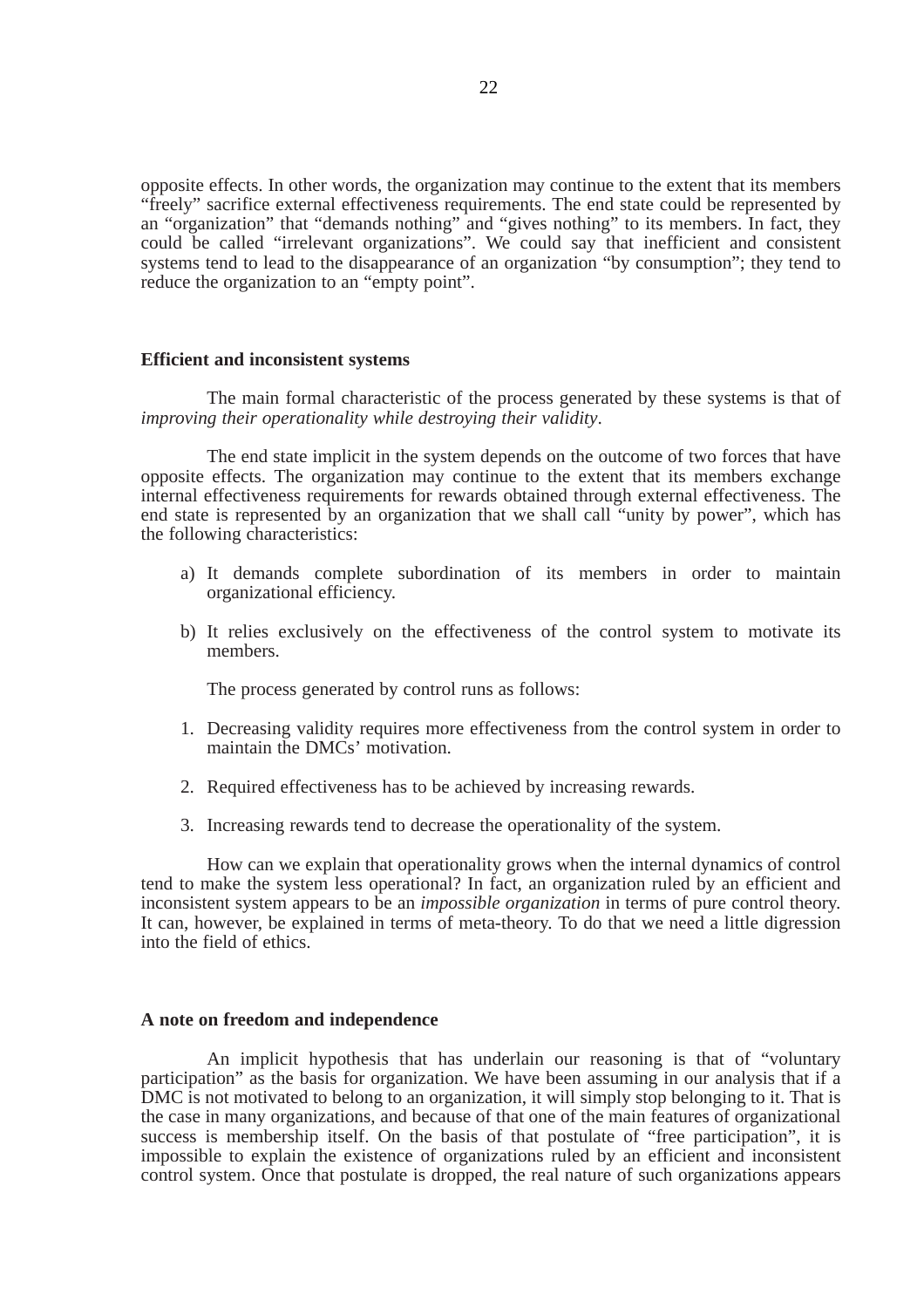very clearly. Analysis of these organizations is more important from the point of view of sociology and politics than from the point of view of control itself.

The analysis of the process followed by "control" in such organizations can be perfectly developed on the basis of our theory, It must only be kept in mind that DMCs *cannot leave the organization*. The way to include that element in our reasoning is in fact very simple: *It is enough to accept that DMCs need, in fact, some degree of external effectiveness, which can only be provided by an organization, and so they have no alternative for satisfying that need but to belong to the organization*. This postulate may seem to go directly against the fact of "freedom" in DMCs. That is not the case. The subject belongs in the field of ethics, but it is worth devoting a few words to it here. It is probably the most fitting subject to check the consistency of our model in anthropological terms. The key distinction implicitly made by our model, one which is very often forgotten in sociological and political discussion, is the distinction between "freedom" and "independence". The confusion is most unfortunate because it blinds the observer to the dynamic process that relates the two, and that process constitutes the very essence of human existence. *Freedom* refers to the bare fact of the possibility of choice, and its actuality is achieved through independence.

*Independence* refers to the possibility of achieving goals, of satisfying needs, *solely by means of the DMC's own actions*. A DMC is *free* to the extent that the goal which motivates its action can be independently achieved. Men have the possibility of being *free*. The degree of *actual freedom* achieved by any human being is measured by the *degree of independence* that he has achieved. Our model explains the dynamics of the process: men achieve freedom to the extent that they improve their "internal structures". A man whose actions were motivated exclusively by *internal effectiveness* would be supremely free. In fact, he could not be "controlled" by an organization. We can see that the degree of independence is expressed by the extent to which internal effectiveness is the source of motivation for action. If we were to develop our analysis within the field of ethics, we would need to explain a little further our previous postulate about the "external effectiveness that DMCs need and that can only be provided by an organization". For our analysis here it will be enough to consider that postulate within practical limits as asserting that "leaving the organization would entail almost unbearable hardship for DMCs".

We can now go back to our subject. The point to be explained is the notion of "increasing operationality with decreasing validity".

If that is the case, we can see that the effectiveness of the control system must be maintained *without increasing rewards*, simply because rewards cannot be increased if operationality is to grow. In fact, if the rewards are so vital for the DMC that it cannot stop belonging to the organization, the organization does not need to increase rewards to ensure motivation. By the same token, however, an organization may increase its operationality by rewarding at the minimum level required in order *not to satisfy DMCs but merely to keep them in existence*. Organization becomes *an end in itself*; it owes its existence exclusively to the effectiveness of the control system. That effectiveness is ensured to the extent that its rewards are more appreciated by DMCs because those rewards are the only source of motivation for them. The system will therefore tend to become more and more inconsistent in order to destroy any possibility of internal effectiveness in the organization's members. The final characteristics of such an organization are: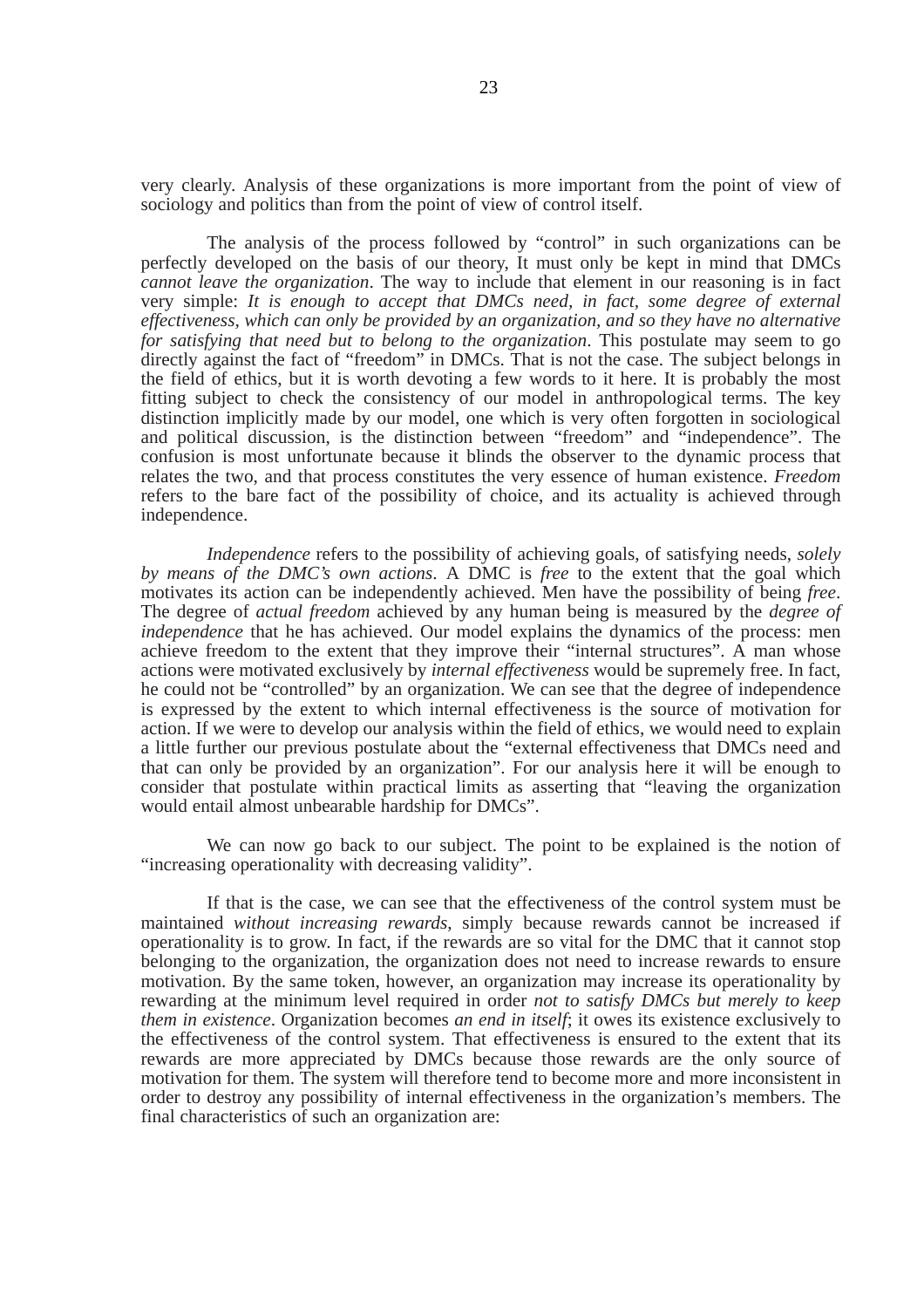- a) It constitutes a "mechanical unit". The organization is the only "free DMC".
- b) Organizational members are no longer "free". They depend completely on organizational rewards.
- c) To ensure its own stability, the organization must eliminate any other source of rewards for DMC's other than organizational rewards.
- d) Organizational efficiency is best ensured if the level of rewards is kept at a minimum.
- e) The preferences of DMCs are totally ignored.

The "end state" will be achieved to the extent that the organization effectively destroys the DMCs' internal structure, that is, their ability to be independent to some extent, however small.

The "end state" implicit in the rule of an efficient but inconsistent system justifies the name we have given it when applied to human beings, namely that of "demonic leadership". We can see that, *in fact, its efficiency* is measured by its ability to destroy freedom in DMCs. That is the important fact, not whether it starts the process by attracting DMCs through high rewards. That kind of leadership, usually called "paternalism", may be associated with an inconsistent control system. If that happens and it succeeds in being efficient, it will degenerate into the kind of leadership we have just analyzed. "Paternalism" may be the appropriate name at the beginning of the process, but it will degenerate as rewards are cut back to ensure efficiency.

Another feature of the system is its tendency to "discriminate" among DMCs. In order to maintain efficiency it will start by cutting back the rewards of the "weakest DMCs" in the organization. The "weakest DMCs" are the ones whose internal effectiveness is very low and who therefore rely on external effectiveness to satisfy most of their needs.

#### **Efficient and consistent systems**

Let us suppose that we have a control system that satisfies all the requirements expressed by our control theory.

We will have the following process:

- 1. *Consistency* tends to make the system's operational rules more and more attractive for DMCs. In the "end state", DMC's fulfill those rules simply because they are internally effective, regardless of any rewards obtained through motivational rules.
- 2. At that stage, *"efficiency"* will also be at its highest point because, in fact, motivational rules do not need to be satisfied. Everything obtained through operational rules could be "freely" disposed of by the organization.
- 3. At that stage, *"operationality*" will also be at its maximum, and the same with "validity".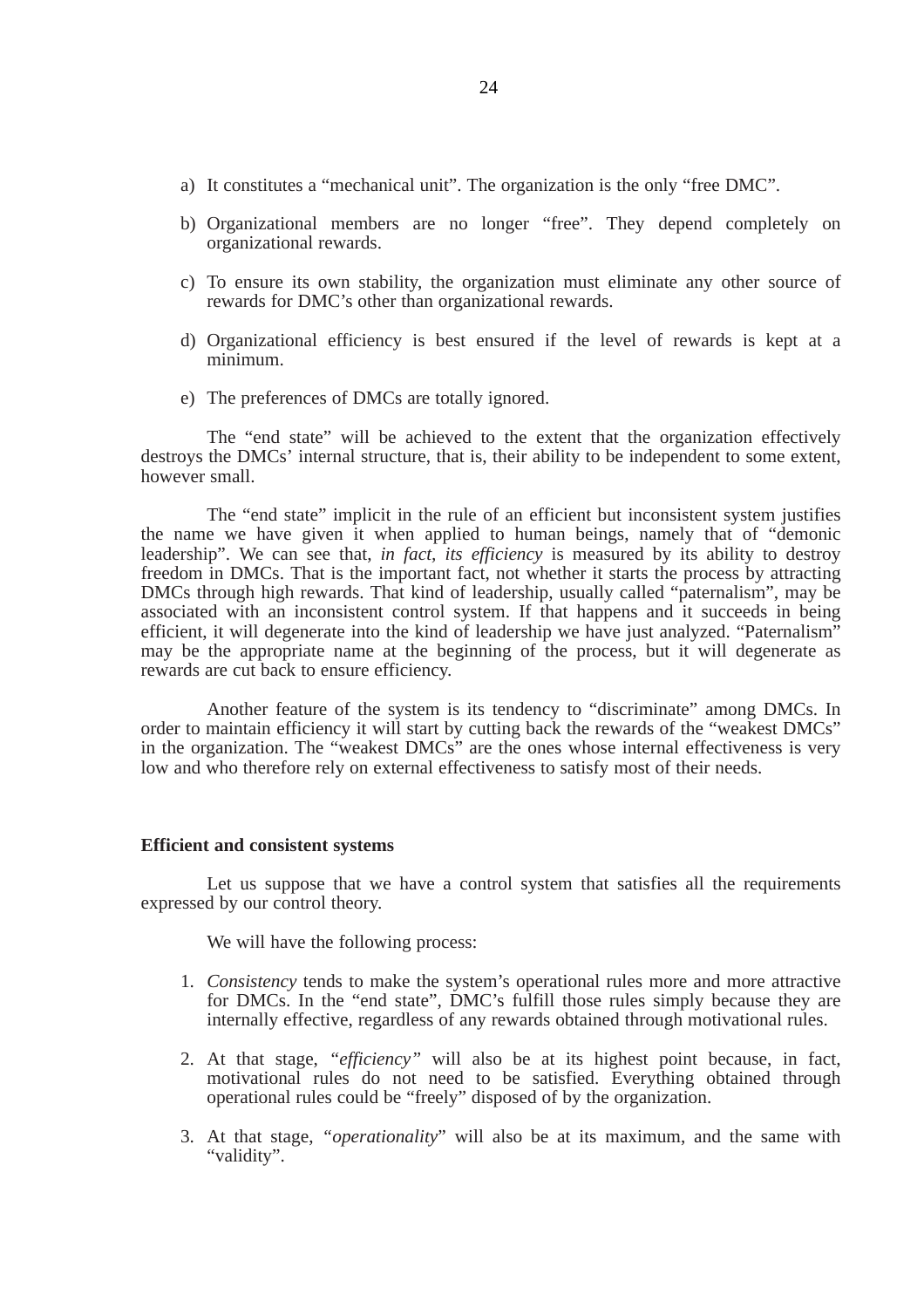4. Effectiveness will have a meaning in this case. DMCs will not need to be motivated to apply the operational rules. They will apply them independently of the external effectiveness of those rules. That does not mean, however, that those DMCs will be *indifferent about external effectiveness. It means that they can move themselves because of the internal effectiveness of their actions and that they do not depend on "rewards" attached to those actions. Those "rewards" may still be "rewarding" and the subject of preferences, however*.

*Thus, in the "ideal case" we find that DMCs are moved to act because of the internal effectiveness that they achieve when satisfying the preferences of other DMCs. The control system merely translates those preferences into operational rules for other DMCs.*

A control system tends by its very nature to achieve that supreme *unity* among controlled DMCs. It is important to note, however, that *unity is achieved through freedom*. That is to say, the control system tends to create *unity*, but through a process which, by improving the DMCs' internal structures, makes them "more free" and at *the same time more interested in satisfying the preferences of other DMCs*. It is important to note this characteristic of "unity in freedom" because we have just seen the caricature of "unity" attempted by an inconsistent control system, which could be called "mechanical unity" achieved through exercise of sheer power.

Another characteristic of that "unity in freedom" is "growth". In fact, the organization itself may "freely" use the resources that are no longer needed to motivate DMCs within the organization to attract new DMCs, whose internal structures may be improved by the control system. The DMCs initially attracted by motivational rules may later on become members of the "unity" itself. The level of "efficiency" that "unity" ensures allows the organization to apply "motivational rules" for DMCs that reward their actions much more than the contribution which the accomplishment of operational rules by those DMCs means for the "unity". The only limit to that "reward" is set by the consistency of the control system. The control system will not reward those actions which, if performed by the new DMC, will destroy its internal structure.

In fact, we can see that the "control system" that tends to achieve "unity" is merely the expression of what we may call "authority exercised by love of those who are ruled". The important point here is that the attributes of the control system *specify the conditions to be met by authority if it is to be described as above*. That is:

- 1. Authority is meant to improve the internal structure of the subject under authority.
- 2. Rewards are attached to actions *which are efficient for the subject*. That may be noticed through the fact that as the action is repeated, the rewards will be needed less and less to motivate the action.
- 3. In the end, "authority" itself is no longer needed in the sense of rewarding desired actions: "Love" is mutual.  $\square$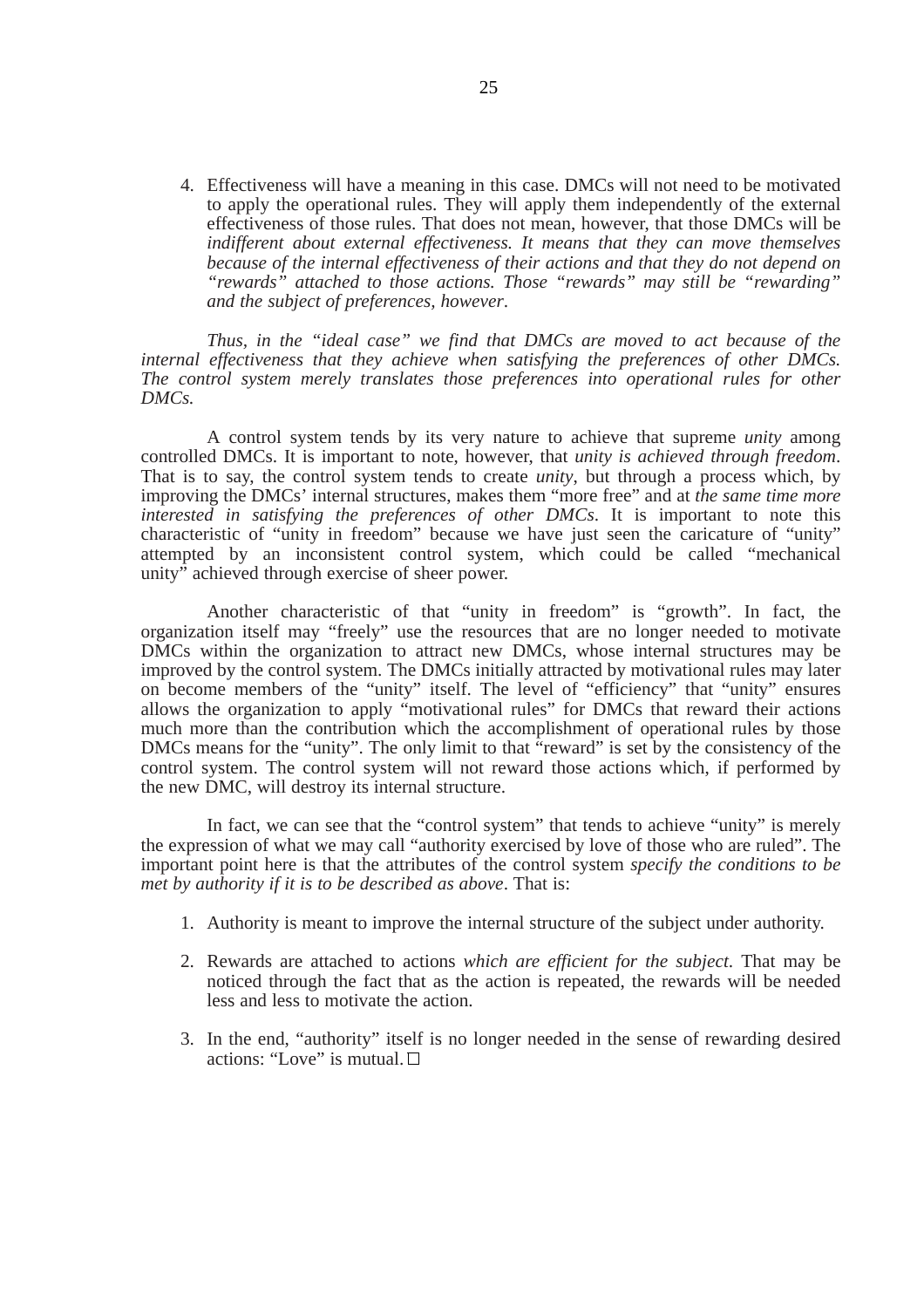# Appendix 1

#### ORGANIZATIONAL CONTROL THEORY: A FORMAL APPROACH

# **The meaning of organizational goals**

We can approach an organization as an input-output system. Adopting that approach, we can identify inputs as "what the organization receives from its members". Outputs are "what the organization gives to its members". The system itself is the "control system". In fact, the control system is what specifies inputs (through "operational rules") and outputs (through "motivational rules").

We have seen before that the "attractiveness" of a control system is the "evaluation of inputs from the point of view of organizational DMCs". We have also seen that the "external effectiveness" of a control system is the "evaluation of outputs from the point of view of organizational DMCs". Finally, we have also found that the "internal effectiveness" of a control system is the "evaluation of inputs from the point of view of outputs", that is, the "gains" in organization itself when operational rules and motivational rules are applied.

It is not difficult to see that all those aspects are relevant from the organizational viewpoint. A particular organization may define its purposes in relation to some "desired state" of any one of those variables. The fact is that the remaining variables will appear as "constraints" to be accomplished, too.

We have also seen that two more "constraints" must be added if an organization is not only to exist but continue to exist in the long run. They are expressed by what we called the "efficiency" and "consistency" of the control system. Efficiency has to do with improving the organization itself as a source of "rewards" for its members. Consistency has to do with improving DMCs as the source of organizational inputs. Efficiency tends to improve an organization's "output capacity". Consistency tends to improve the "input requirements". Both efficiency and consistency appear to be "structural constraints".

Bringing to light the whole set of evaluations and the whole set of relations that connect them makes the inadequacy of concepts such as "organizational goals" all-to-apparent. It is not surprising that the meaning attached to such concepts differs widely from one situation to another. Take "profit", for instance, as an expression of "organizational goals". It is obvious that "profit" indicates the organizational gains that follow from a particular application of its control system. That is, "profit" is the difference, *evaluated from the organization's point of view*, between what a DMC "gives" to the organization when it accomplishes "operational rules" and what the DMC "receives" from the organization through "motivational rules". It is true that "profit" is an *organizational goal* because an organization is *independent* of its members to the extent that it "makes a profit". That is so because "profit shows that the organization generates more resources than are required to motivate membership".

In the same way, we find that the satisfaction of the needs of organizational members (via motivational rules) is likewise an organizational goal. That is a very easy point to see, and sometimes it is emphasized by those who tend to define "organizational goals" in terms of "social usefulness".

The analysis is a little more difficult in the case of "attractiveness". That is because we have a deeply rooted custom of approaching any analysis of motivation *as if*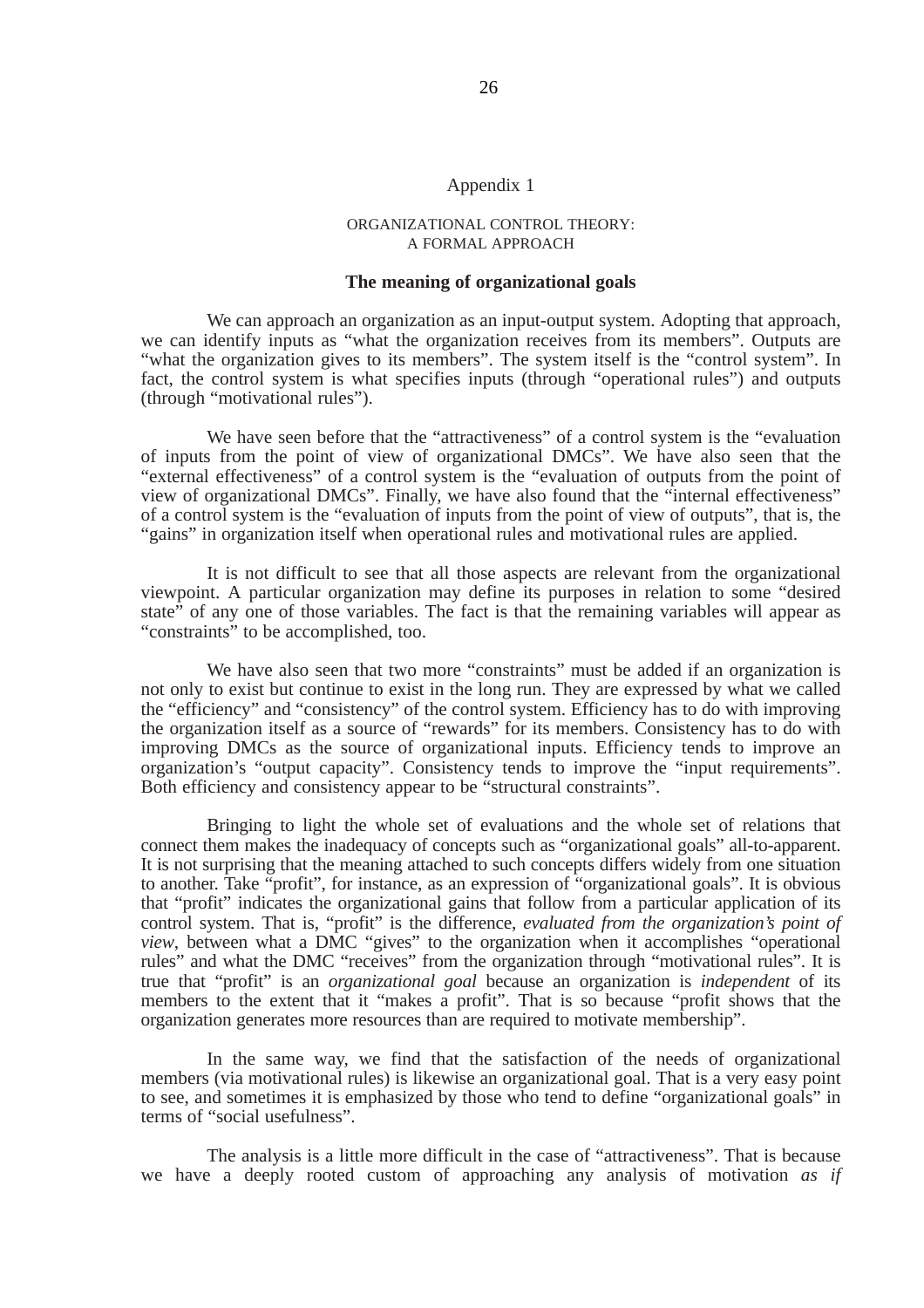organizational members *were motivated only* by organizational rewards. The fact is that one needs only look at organizational reality to see that *in most organizations, and in most members of organizations*, exactly the opposite is the case. Any non-profit organization must rely on the internal effectiveness of many of its members as the motivating condition for them to belong. In fact, they have no motivational rule for some of their members.

There is an even deeper explanation than that provided by the mere existence of internal effectiveness. We are not going to deal with it at length because it belongs in the field of the organizational and anthropological theories built on the basis of our approach. All the same, we can at least give a glimpse of what the explanation consists of.

We can conceive of a DMC as an entity that attempts to achieve *two goals at the same time*. One of the goals is satisfied by what we call *external effectiveness*. The other is satisfied by *internal effectiveness* and so we shall call it the *internal goal. It is quite possible that the organization's operational rules will teach the DMC better ways of achieving his internal goal*. It is not at all unusual. Indeed, educational organizations have that explicit purpose. In fact, we cannot deny that in many organizations (be they profit or non-profit, or however else they may be categorized) people belong because they like what they are supposed to do in the organization. We cannot deny that in many cases what they do there improves them. It is also a very sad fact that often what they do there destroys them.

In fact, what we have called "attractiveness" is an organization's "motivational reserve". It is a better insurance against failure than any kind of "earned surplus". Many administrators have found that out the hard way, as soon as they started to change the "operational rules" looking for hypothetical improvements.

"Attractiveness" is thus an organizational goal, too. As a matter of fact, those who confuse democracy *as a way of evaluating outcomes of decisions* with democracy *as a way of making decisions* implicitly claim that it is the only goal. If an organization demands *no operational rules*, "attractiveness" may be guaranteed, but unless the organization has achieved what we called "perfect unity", it is hard to see how this procedure will guarantee "external effectiveness". Democracy is the best way to measure a control system's *external effectiveness*. To the extent that an organization does not evaluate its decisions by democratic procedures, it will tend to be "demonic". That is because it will tend to replace effective satisfaction of its members' preferences by some other "standard" which supposedly "represents" that satisfaction. The standard will go "untested" unless democratic procedures are followed. However, to the extent that an organization uses democratic procedures to define operational rules beyond the point set by the actual "degree of unity" it has achieved, it will tend to be, at the very least, "irrelevant". Democracy as a way of making decisions is an organizational goal. To the extent that it is achieved, "attractiveness" is guaranteed. But we have the same constraint as in the case of the other organizational goals: neither can be maximized at the cost of the other.

Turning to the "structural constraints", represented by efficiency and consistency, we also find that sometimes one of them is said to be organizations' only goal. For example, organizational goals have often been set in terms of organizational "growth". If "growth" is understood in the sense of "extension", that is, in the sense of "increasing membership by attracting new members", then *efficiency* would appear to be the relevant element. If "growth" is understood in the sense of "intensity", that is, in the sense of "increasing unity among existing members", then *consistency* would appear to be the element implied.

However, we can immediately see that those two goals cannot be set independently of the other three goals. If they were set independently, they would become the goals of